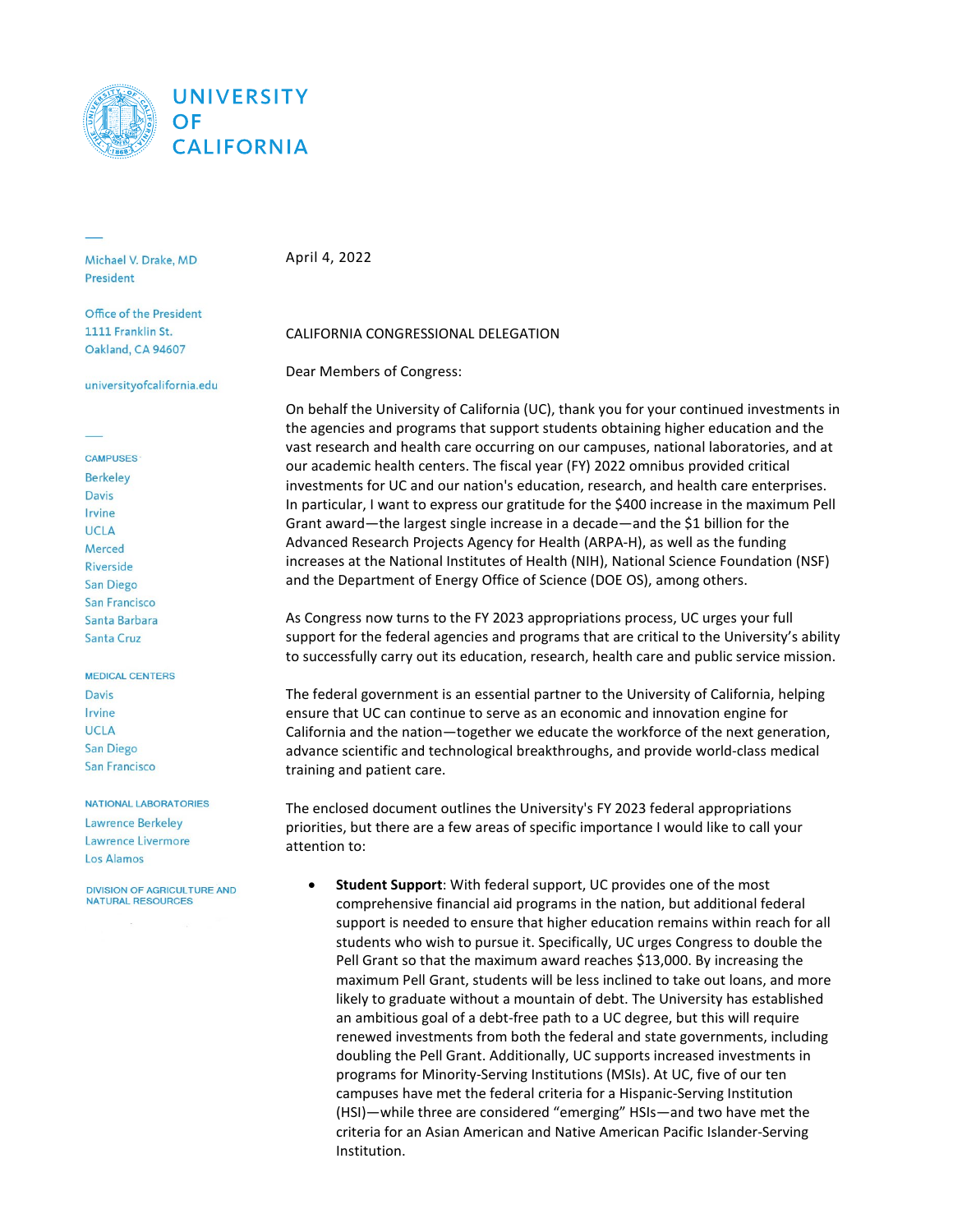- Page 2  **Research and Innovation**: Building upon strong bipartisan support in Congress to pass comprehensive innovation legislation, UC encourages Congress to support these authorizations with robust and sustained appropriations funding for research. Further, UC researchers are well-positioned to win competitive grants across the full spectrum of federal research and UC supports robust and sustained funding for the federal research enterprise, including the NIH, NSF, DOE OS, USDA, NOAA and NASA, among others. UC also strongly supports efforts to increase the diversity of researchers, including efforts to encourage partnerships between leading research universities and MSIs. Additionally, efforts to address climate change remain a top priority for UC, and we encourage Congress' full support of programs and initiatives that invest in climate and sustainability research and technology.
	- **Health Workforce and Medical Research**: As the nation continues to respond to COVID-19, while also preparing for future pandemics, investing in our health care system and those who keep it running has never been more critical. With six academic health centers and 20 health professional schools, University of California Health (UCH) is a national leader in providing high-quality patient care, health education, and health-related research. A strong federal partnership—including robust investment in health professions training and public health and prevention programs at the Health Resources and Services Administration, the Centers for Disease Control and Prevention and the Agency for Healthcare Research and Quality—is necessary to maintain the quality and magnitude of services that UC provides Californians. Further, as we look to the future of health and medicine, UC urges your continued investment in the NIH, as well as the recently authorized ARPA-H, which will accelerate advances, innovation, and transformative change in biomedical research and health care.

Thank you for your continued support of the University of California. The priorities outlined in the attached document are listed by appropriations subcommittee for your consideration.

If you have questions, please do not hesitate to contact me or UC Associate Vice President for Federal Governmental Relations Chris Harrington. He can be reached at (202) 997-3150 or by email at [Chris.Harrington@ucdc.edu.](mailto:Chris.Harrington@ucdc.edu)

Sincerely,

Michael.

Michael V. Drake, M.D. President

Enclosures

cc: Chancellors Provost and Executive Vice President Michael T. Brown Senior Vice President Brent Colburn Associate Vice President Chris Harrington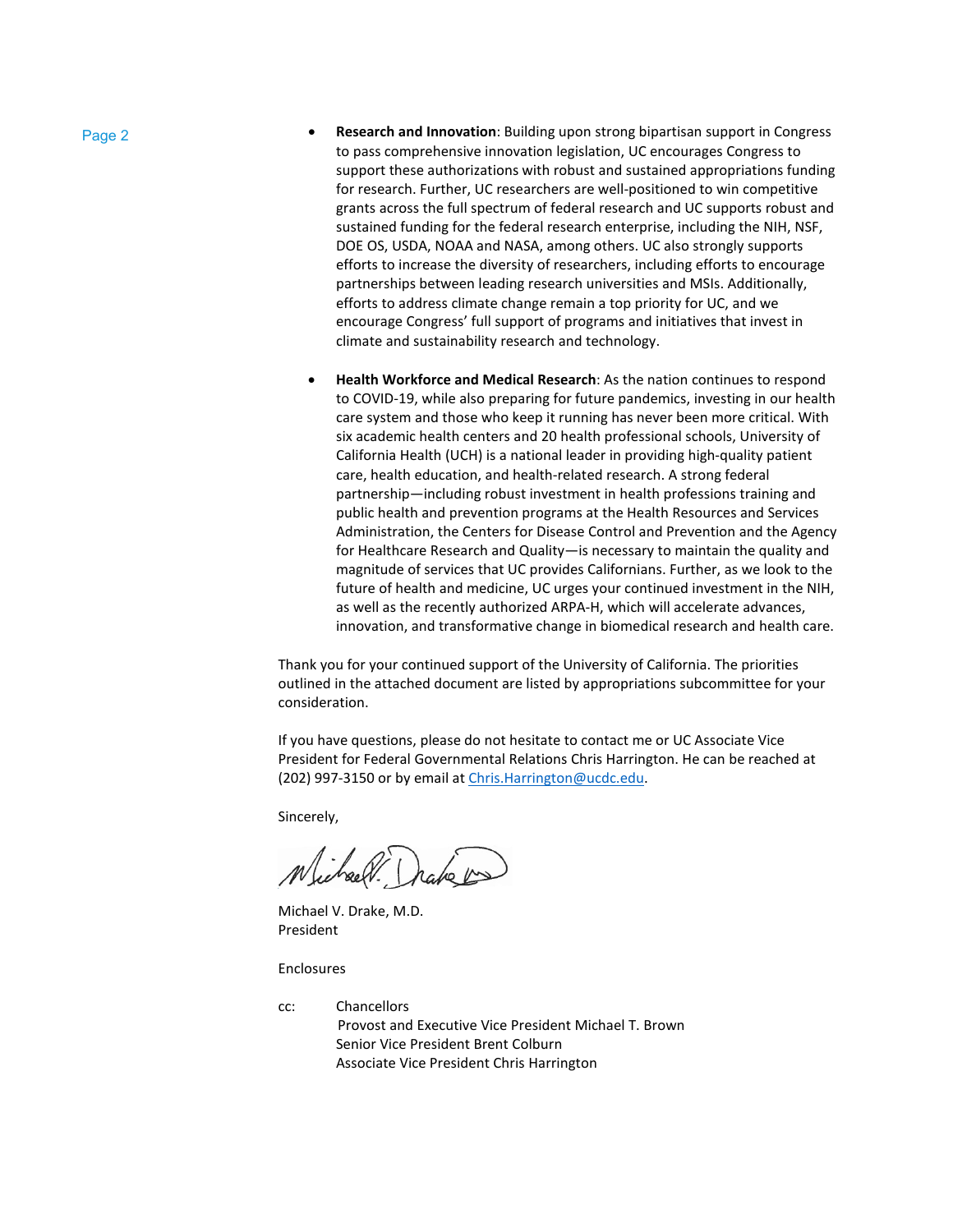

# **TABLE OF CONTENTS**

| SUBCOMMITTEE ON AGRICULTURE, RURAL DEVELOPMENT, FOOD AND DRUG                          |  |
|----------------------------------------------------------------------------------------|--|
| Department of Agriculture (USDA), National Institute of Food and Agriculture (NIFA)  3 |  |
| USDA Capacity Grants programs - Hatch Act, Smith-Lever 3(b)-3(c) and McIntire-Stennis  |  |
|                                                                                        |  |
| Supplemental Nutrition Assistance Program Education (SNAP-Ed)  4                       |  |
|                                                                                        |  |
|                                                                                        |  |
| Agriculture Advanced Research and Development Authority (AGARDA)  4                    |  |
|                                                                                        |  |
| SUBCOMMITTEE ON COMMERCE, JUSTICE, SCIENCE AND RELATED AGENCIES 5                      |  |
|                                                                                        |  |
|                                                                                        |  |
|                                                                                        |  |
|                                                                                        |  |
|                                                                                        |  |
| Department of Commerce, National Oceanographic and Atmospheric Administration (NOAA)7  |  |
|                                                                                        |  |
|                                                                                        |  |
| Office of Marine and Aviation Operations (OMAO), Aviation Operations and Aircraft      |  |
| Regional Integrated Ocean Observing System (IOOS) in the National Ocean Service 8      |  |
|                                                                                        |  |
| Economic Development Agency (EDA), Regional Innovation Program  8                      |  |
|                                                                                        |  |
|                                                                                        |  |
|                                                                                        |  |
|                                                                                        |  |
| SUBCOMMITTEE ON ENERGY AND WATER DEVELOPMENT, AND RELATED AGENCIES10                   |  |
|                                                                                        |  |
|                                                                                        |  |
|                                                                                        |  |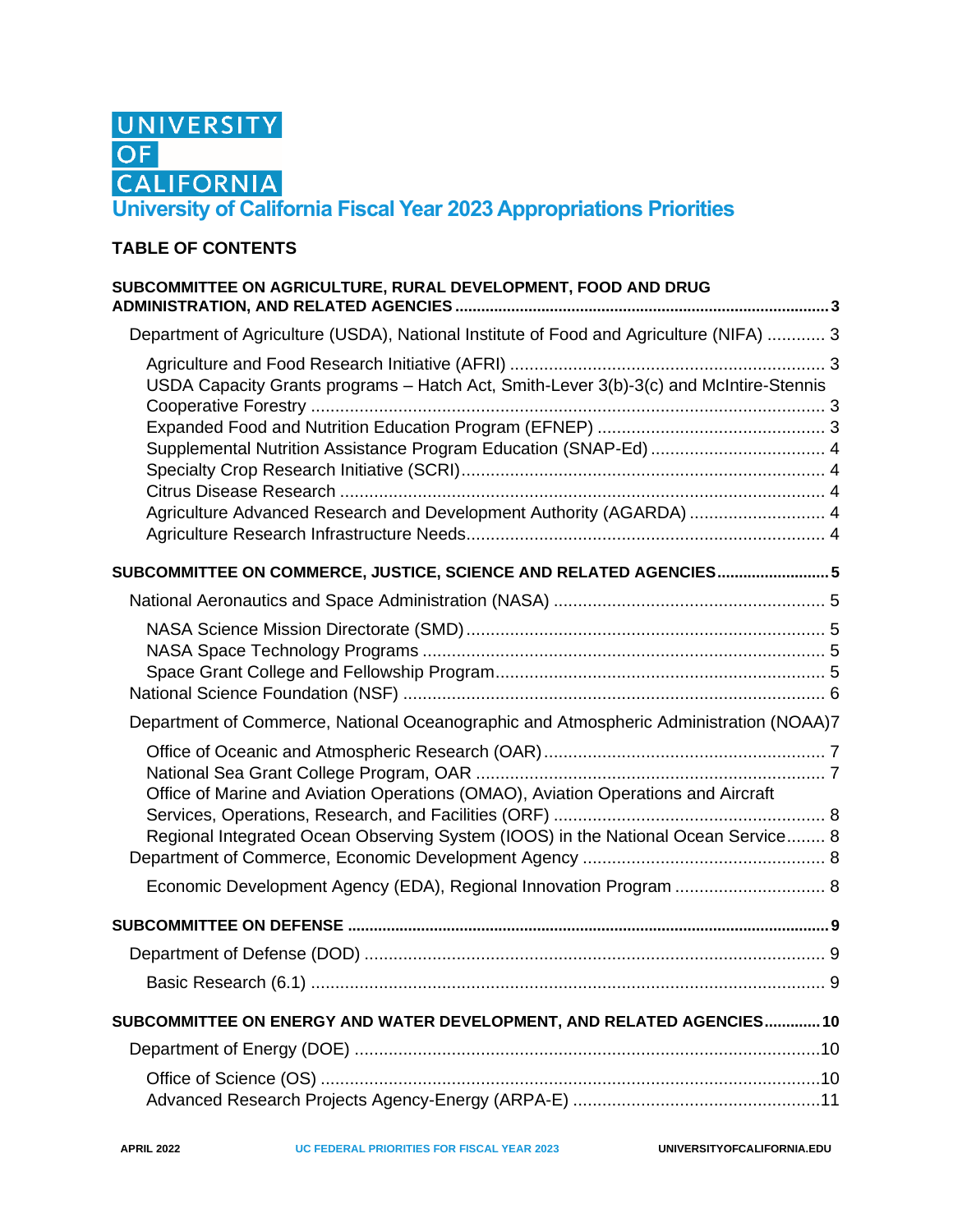| SUBCOMMITTEE ON THE INTERIOR, ENVIRONMENT AND RELATED AGENCIES  12                           |  |
|----------------------------------------------------------------------------------------------|--|
|                                                                                              |  |
|                                                                                              |  |
|                                                                                              |  |
| USGS State Water Resources Research Institutes (WRRI), Water Resources Research              |  |
|                                                                                              |  |
|                                                                                              |  |
|                                                                                              |  |
|                                                                                              |  |
|                                                                                              |  |
|                                                                                              |  |
|                                                                                              |  |
| SUBCOMMITTEE ON LABOR, HEALTH AND HUMAN SERVICES, EDUCATION AND RELATED                      |  |
|                                                                                              |  |
|                                                                                              |  |
|                                                                                              |  |
|                                                                                              |  |
|                                                                                              |  |
|                                                                                              |  |
|                                                                                              |  |
| Aid for Hispanic-Serving Institutions (HSIs) - Title V, Part A - Strengthening Hispanic-     |  |
|                                                                                              |  |
| Aid for Hispanic-Serving Institutions (HSIs) - Title V, Part B - Promoting Postbaccalaureate |  |
|                                                                                              |  |
|                                                                                              |  |
|                                                                                              |  |
|                                                                                              |  |
|                                                                                              |  |
|                                                                                              |  |
| Department of Health and Human Services, National Institutes of Health (NIH) 19              |  |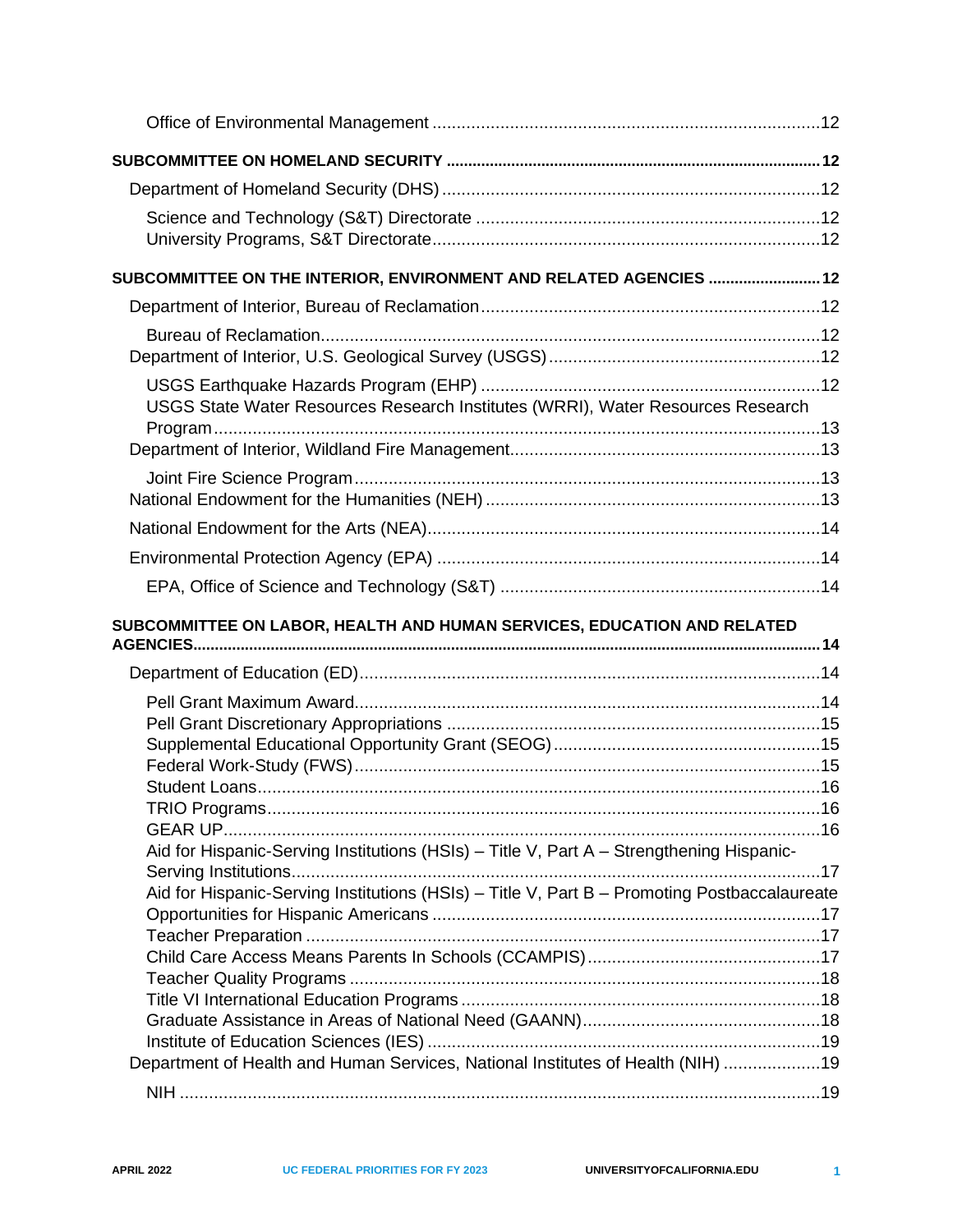| Department of Health and Human Services, Health Resources and Services Administration |  |
|---------------------------------------------------------------------------------------|--|
|                                                                                       |  |
|                                                                                       |  |
|                                                                                       |  |
|                                                                                       |  |
| Department of Health and Human Services, Centers for Disease Control and Prevention   |  |
|                                                                                       |  |
|                                                                                       |  |
|                                                                                       |  |
|                                                                                       |  |
|                                                                                       |  |
|                                                                                       |  |
| Department of Health and Human Services, Agency for Healthcare Research and Quality   |  |
|                                                                                       |  |
|                                                                                       |  |
|                                                                                       |  |
| SUBCOMMITTEE ON STATE, FOREIGN OPERATIONS AND RELATED PROGRAMS 23                     |  |
|                                                                                       |  |
|                                                                                       |  |
| Higher Education Institutional Capacity Development Partnerships 24                   |  |
|                                                                                       |  |
|                                                                                       |  |
| SUBCOMMITTEE ON TRANSPORTATION, HOUSING AND URBAN DEVELOPMENT, AND RELATED            |  |
|                                                                                       |  |
|                                                                                       |  |
|                                                                                       |  |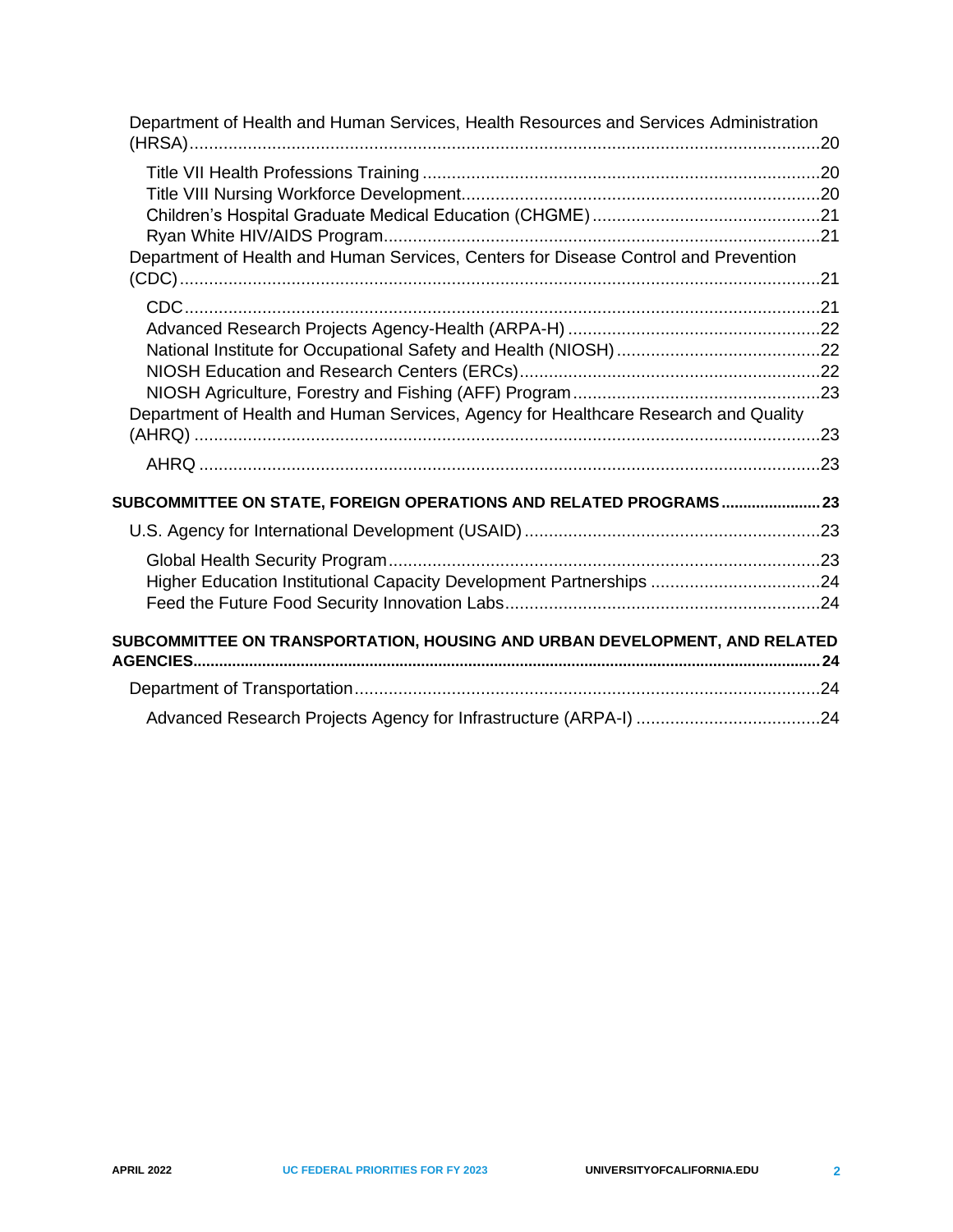# <span id="page-5-0"></span>**SUBCOMMITTEE ON AGRICULTURE, RURAL DEVELOPMENT, FOOD AND DRUG ADMINISTRATION, AND RELATED AGENCIES**

# <span id="page-5-1"></span>**Department of Agriculture (USDA), National Institute of Food and Agriculture (NIFA)**

#### <span id="page-5-2"></span>**Agriculture and Food Research Initiative (AFRI)**

• **Recommendation:** UC supports \$564 million for AFRI.

| <b>UC FY 2023 Request</b> | FY 2022 Enacted | <b>FY 2023 President's Budget</b><br>Reauest |
|---------------------------|-----------------|----------------------------------------------|
| \$564 million             | \$445 million   | \$564 million                                |

**UC supports \$564 million for NIFA's AFRI program**, which funds competitive research on human nutrition and health, agricultural productivity and sustainability, renewable energy and biofuels, water supply, and air and water quality. For fiscal year 2019-2020, UC Agriculture and Natural Resounces (ANR) had 139 AFRI projects with over \$98 million in competitively awarded funding to find cutting edge solutions to high-priority issues affecting California's rural and urban communities. This increased funding is critical to support existing as well as emerging crops in California such as coffee, moringa and hemp.

## <span id="page-5-3"></span>**USDA Capacity Grants programs – Hatch Act, Smith-Lever 3(b)-3(c) and McIntire-Stennis Cooperative Forestry**

• **Recommendation:** UC supports \$300 million for Hatch Act, \$430 million for Smith-Lever 3(b)-3(c); and \$46 million for McIntire-Stennis capacity grants program.

|                       | <b>UC FY 2023</b><br><b>Request</b> | FY 2022 Enacted | FY 2023 President's<br><b>Budget Request</b> |
|-----------------------|-------------------------------------|-----------------|----------------------------------------------|
| Hatch Act             | \$300 million                       | \$260 million   | \$265 million                                |
| Smith-Lever 3(b)-3(c) | \$430 million                       | \$320 million   | \$320 million                                |
| McIntire-Stennis      | \$46 million                        | \$36 million    | \$43 million                                 |

**UC supports the above requested funding levels for the Hatch, Smith-Lever 3(b)-3(c) and McIntire-Stennis** capacity grant programs, which are crucial to UC's agricultural research and extension work across every county in California. These programs enable UC to support California agricultural producers by improving varietal development, production efficiencies, cropping methods and conservation practices.

**UC also supports \$30 million for the National Animal Health Lab Network, robust funding for the Crop Protection/Pest Management (CP/PM) Program, \$19 million for the Minor Crop Pest Management (IR-4) Program, \$4 million for the Veterinary Services Grant Program and \$2.5 million for the Food Avoidance Residue Databank.**

## <span id="page-5-4"></span>**Expanded Food and Nutrition Education Program (EFNEP)**

• **Recommendation:** UC supports \$75.6 million for EFNEP.

| UC FY 2023 Request | FY 2022 Enacted | FY 2023 President's Budget<br><b>Reguest</b> |
|--------------------|-----------------|----------------------------------------------|
| \$75.6 million     | \$70 million    | \$70 million                                 |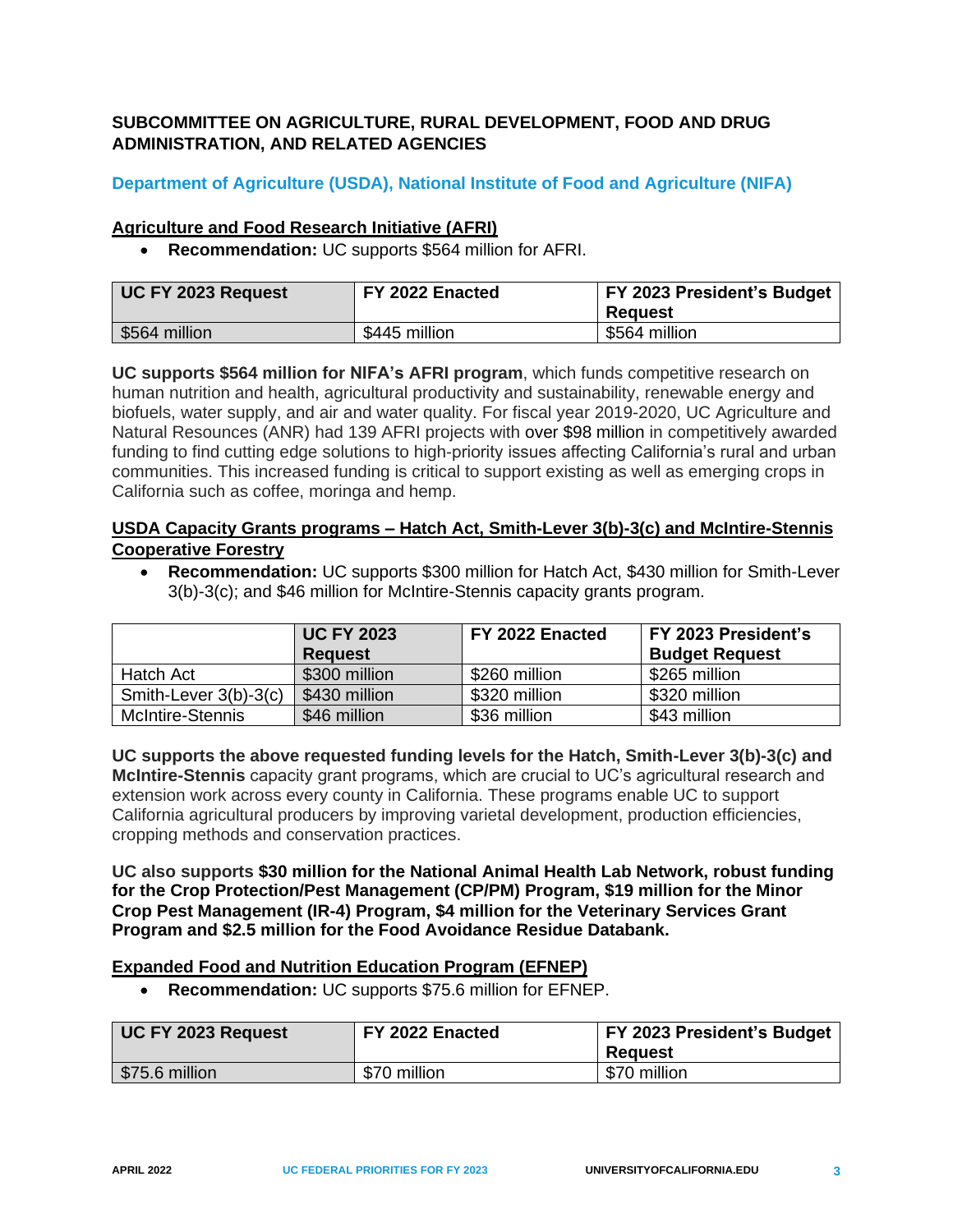**UC supports \$75.6 million for EFNEP**, through which UC delivers hands-on, practical lessons on food, nutrition and healthy lifestyles to needy families. National studies show that for every \$1 invested in this Cooperative Extension program, approximately \$8 are saved in current and future health care costs for at risk populations.

## <span id="page-6-0"></span>**Supplemental Nutrition Assistance Program Education (SNAP-Ed)**

• **Recommendation:** UC supports \$900 million for SNAP-Ed.

| UC FY 2023 Request | FY 2022 Enacted | FY 2023 President's Budget<br><b>Reguest</b> |
|--------------------|-----------------|----------------------------------------------|
| \$900 million      | \$TBD           | <b>STBD</b>                                  |

**UC supports \$900 million for SNAP-Ed**, a nationwide nutrition education program, through which UC carries out the UC CalFresh Nutrition Education Program, referred to as CalFresh Healthy Living, University of California. As one of four State Implementing Agencies in California for CalFresh Health Living, UC helps to teach individuals eligible for SNAP benefits about nutrition-based education and physical activity practices, in educational settings, including in schools, as well as community settings. The significant increase in funding will lead to more lowincome individuals securing a healthier diet. A healthier diet leads to a lower risk of chronic health problems such as diabetes, heart disease and cancer.

## <span id="page-6-1"></span>**Specialty Crop Research Initiative (SCRI)**

UC supports full funding for the SCRI program, which provides critical funding for specialty crop research. UC also supports the inclusion in FY 2023 of language enacted in FY 2022, which allows the secretary of agriculture to waive the matching funds requirement under Section 412(g) of the Agricultural Research, Extension and Education Reform Act of 1998 (7 U.S.C. 7632(g)). Allowing the secretary of agriculture to continue to be able to waive the matching funds requirement applicable to the SCRI program is critical to allowing cutting edge specialty crops research, including research to address diseases and challenges facing the specialty crop industry, such as citrus greening disease.

#### <span id="page-6-2"></span>**Citrus Disease Research**

UC supports the highest possible funding level to support research efforts to combat and further understand Huanglongbing (HLB), known as citrus greening disease, which continues to pose a critical threat to citrus crops. UC also supports the highest possible level of funding for Agriculture Research Service Building and Facilities, including funding for citrus screen houses. UC also supports providing continued funding for the Citrus Multi-Agency Coordination program in order to support growers' and researchers' abilities to quickly respond to citrus greening disease and Asian Citrus Psyllid.

## <span id="page-6-3"></span>**Agriculture Advanced Research and Development Authority (AGARDA)**

UC supports robust funding for AGARDA, which was authorized in the 2018 Farm Bill to leverage successful public-private partnerships to improve efficiency and accelerate research and development in pursuit of overcoming long-term and high-risk agricultural and food related science challenges. UC supports the request for \$5 million included in the FY 2023 president's budget request for AGARDA, to allow the AGARDA program to begin.

## <span id="page-6-4"></span>**Agriculture Research Infrastructure Needs**

UC supports \$365 million to be provided as part of an infrastructure package, or through the FY 2023 appropriations, to support addressing agriculture research infrastructure needs on campuses throughout the United States, including needs on UC campuses, as well as on UC ANR facilities throughout California. Many existing agriculture research-related buildings and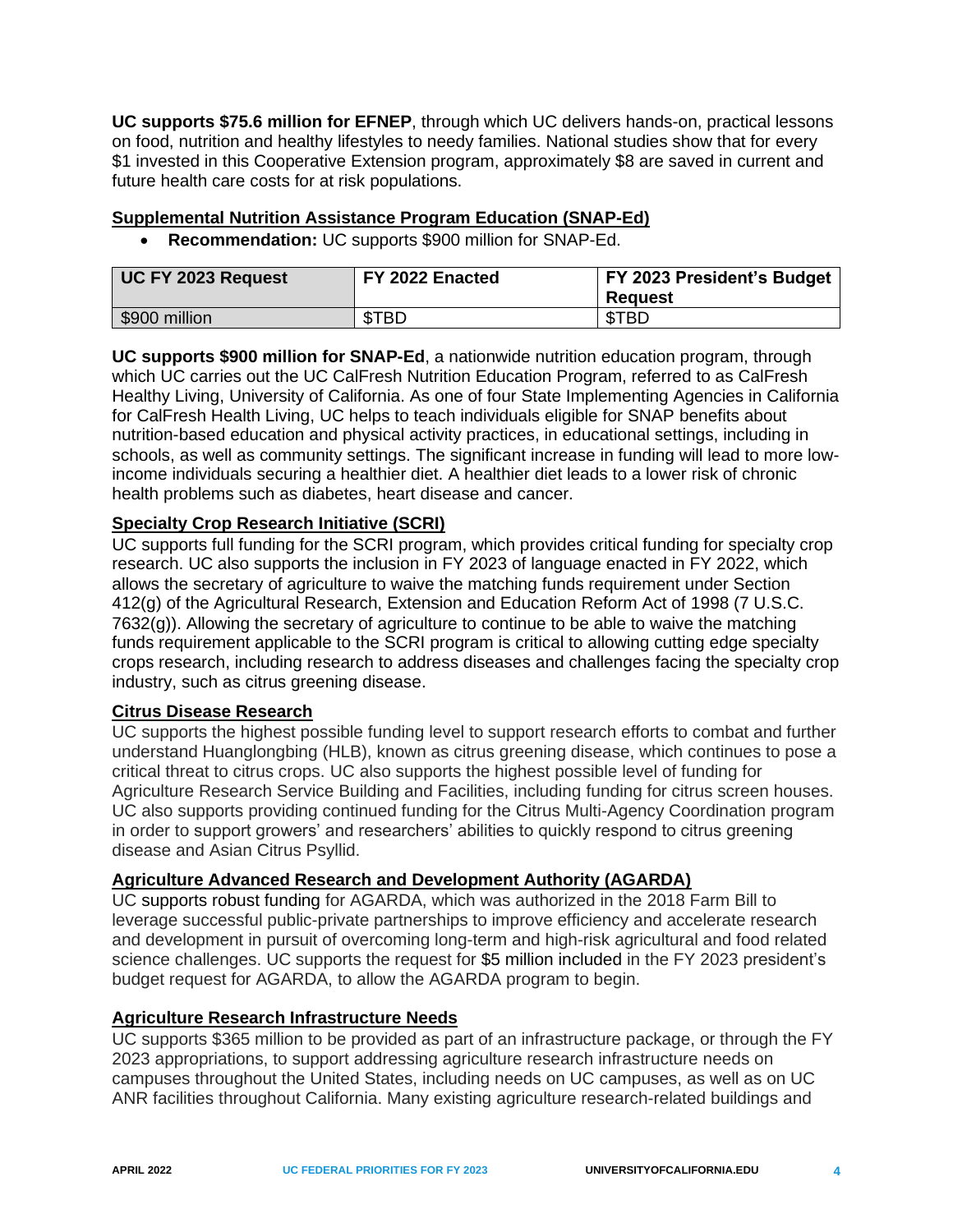facilities, such as greenhouses and research and extension sites, are aging and are in need of replacement or updates. Bringing agricultue research facilities up to modern standards would allow for agriculture-related research to be conducted more effectiviely and efficiently. With updated agriculture research facilities in place, it would be possible to conduct greater levels of cutting-edge agricultural research.

## <span id="page-7-0"></span>**SUBCOMMITTEE ON COMMERCE, JUSTICE, SCIENCE AND RELATED AGENCIES**

## <span id="page-7-1"></span>**National Aeronautics and Space Administration (NASA)**

#### <span id="page-7-2"></span>**NASA Science Mission Directorate (SMD)**

• **Recommendation:** UC supports \$9 billion for the NASA SMD.

| UC FY 2023 Request | FY 2022 Enacted | <b>FY 2023 President's Budget</b><br>Reauest |
|--------------------|-----------------|----------------------------------------------|
| \$9 billion        | \$7.614 billion | \$7.988 billion                              |

**UC supports \$9 billion for the NASA SMD**, which funds research on the Earth, our solar system and the universe. UC researchers are highly successful in competing for NASA research awards, further enabling them to be international leaders in astronomy, earth and space sciences.

Within SMD, UC supports **\$3 billion for NASA Earth Science programs**, the mission of which is to "develop a scientific understanding of the Earth system and its response to natural and human-induced changes...[which] enables us to improve prediction of climate, weather, and natural hazards."

## <span id="page-7-3"></span>**NASA Space Technology Programs**

• **Recommendation:** UC supports \$1.5 billion for the NASA Space Technology Program.

| UC FY 2023 Request | FY 2022 Enacted | FY 2023 President's Budget<br>Reauest |
|--------------------|-----------------|---------------------------------------|
| \$1.5 billion      | \$1.1 billion   | \$1.4 billion                         |

**UC supports \$1.5 billion for NASA Space Technology programs**, including innovation initiatives such as the Space Technology Research Institutes (STRIs), Small Business Innovation Research (SBIR) and Small Business Technology Transfer (STTR) programs. Under these programs, UC and other academic institutions partner with NASA and other stakeholders to research and rapidly develop new space technologies. There are four NASA STRI's and UC is home to two of them—the CUBES Institute at UC Berkeley and HOMES Institute at UC Davis.

#### <span id="page-7-4"></span>**Space Grant College and Fellowship Program**

• **Recommendation:** UC supports \$60 million for the Space Grant College and Fellowship Program.

| UC Request   | FY 2022 Enacted | FY 2023 President's Budget<br><b>Reguest</b> |
|--------------|-----------------|----------------------------------------------|
| \$60 million | \$54.5 million  | \$57.0 million                               |

**UC supports \$60 million for the Space Grant College and Fellowship Program**, a national network that gives students practical hands-on training in support of NASA's aeronautics and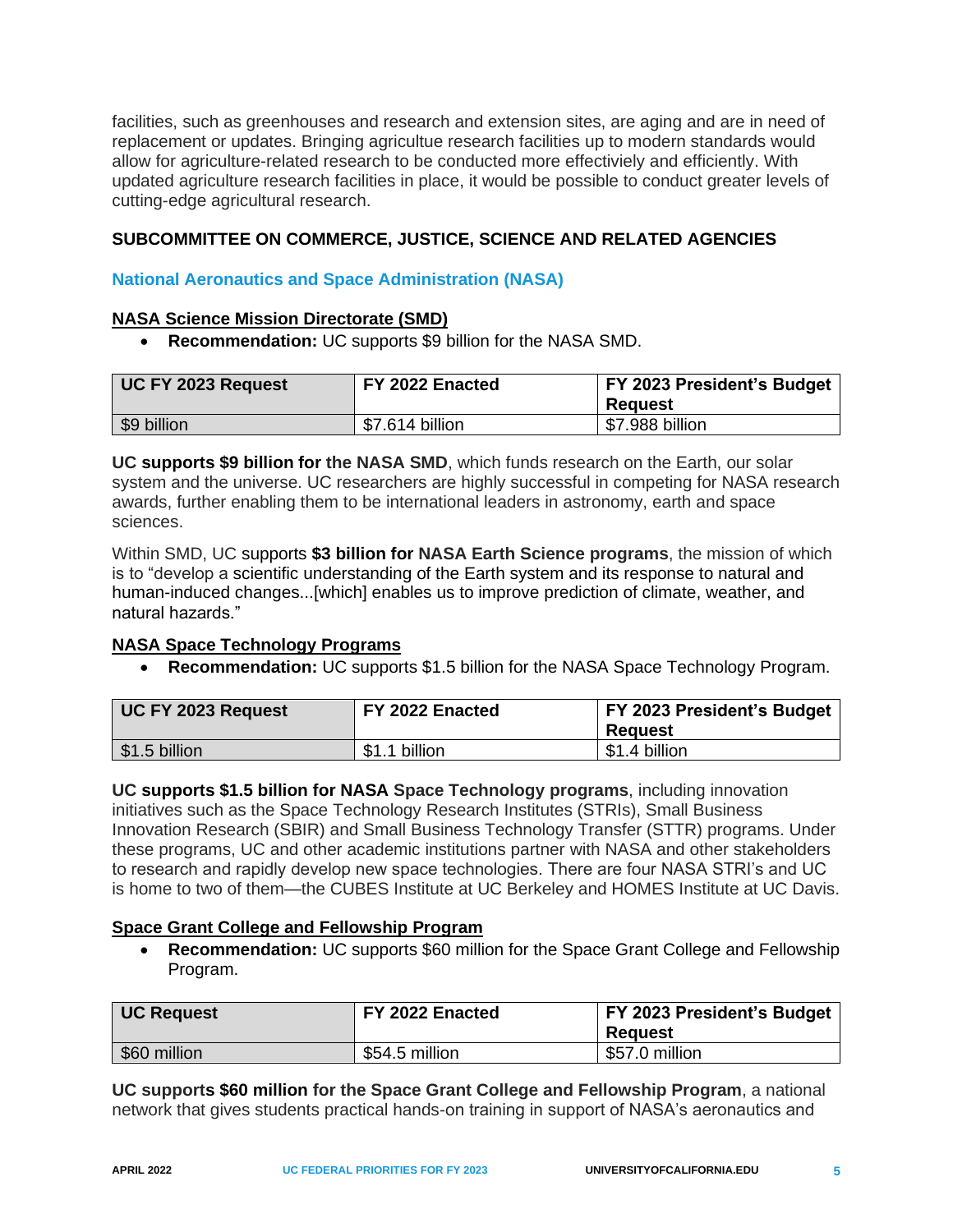space missions, and inspires them to pursue science, technology, engineering and mathematics (STEM) careers. Headquartered at UC San Diego, the California Space Grant Consortium engages 28 California affiliates, including nine UC campuses, 10 California State University campuses, three NASA centers and other universities.

# <span id="page-8-0"></span>**National Science Foundation (NSF)**

• **Recommendation:** UC supports \$11 billion for the NSF.

| UC FY 2023 Request | FY 2022 Enacted | FY 2023 President's Budget<br>Reauest |
|--------------------|-----------------|---------------------------------------|
| \$11 billion       | \$8.838 billion | \$10.5 billion                        |

**UC supports \$11 billion for NSF programs** supporting merit-reviewed, fundamental research across all areas of science, engineering and education in NSF's eight research directorates and in cross-cutting research programs, including:

- Geosciences (GEO) NSF's GEO research directorate addresses critical earth, oceans and atmospheric processes that impact our economic and national security;
- Social, Behavioral and Economics (SBE) multidisciplinary research promoting understanding of people through the study of human behavior and societal questions and problems;
- Understanding the Brain (UtB) cognitive and neuroscience research enabling understanding of brain complexity, developing tools to assist in this research and training future neuro-engineers;
- Advanced Manufacturing cutting-edge tools and techniques that will transform the fields of bioengineering, cyber-manufacturing, nanosystems design and clean energy development; and
- Innovations at the Nexus of Food, Energy and Water Systems (INFEWS) interdisciplinary research looking at the interconnections between these critical resource systems.

NSF sponsors about 20 percent of all merit-based university research across every discipline and helps to train and educate the next generation of the scientific and engineering workforce. California researchers compete extremely well for NSF funding. In FY 2020, UC researchers successfully competed for \$587 million in NSF funding across 2,195 grant awards. Historically, UC's NSF research funding represents more than half of the total for all California institutions.

**UC supports a robust increase for the Convergence Accelerator**, a new capability to accelerate use-inspired, convergence research in areas of national importance. UC encourages the program to consider research focused on addressing natural disasters and wildfires.

**UC supports robust funding for Mid-scale Infrastructure (MRI) projects**. NSF, the National Science Board, Congress and the scientific community have all identified midscale research infrastructure as a critical need for NSF to bridge the gap between MRI and Major Research Equipment and Facilities Construction (MREFC). UC also supports a robust increase for the MREFC account to fund needed facility and equipment construction and instrumentation improvement programs.

**NSF STEM education programs** achieve excellence in STEM at all levels – including graduate and undergraduate education – contributing to a well-trained scientific workforce. Among them, the **Graduate Research Fellowship Program (GRFP)** provides critical support for the nation's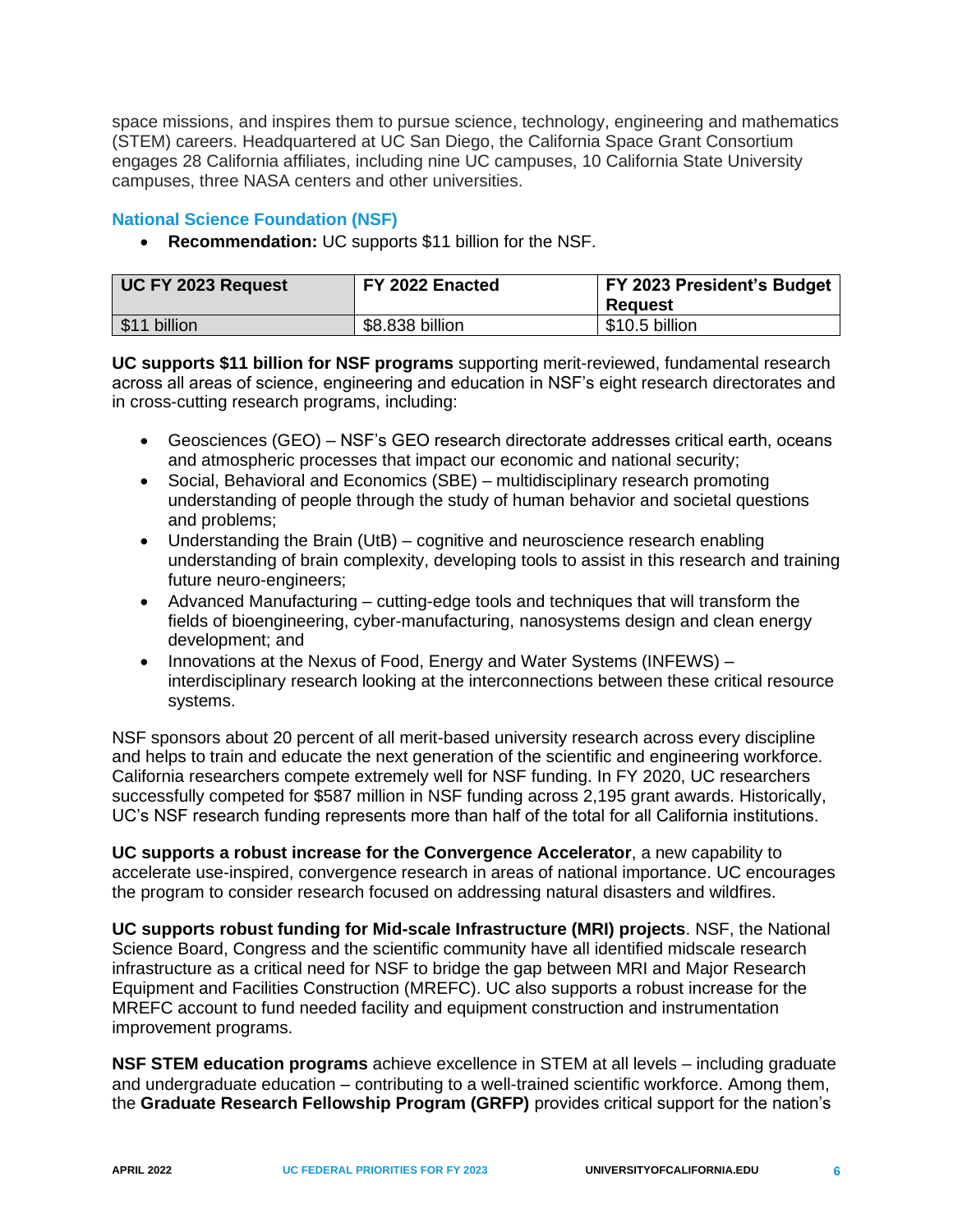top graduate students' research studies. In 2021, a significant number of UC graduate students from all 10 UC campuses earned prestigious GRFP fellowships – nearly 12 percent of the total awards for that year.

UC students and campuses are also strongly represented in the **Innovation Corps (I-Corps)** programs, whose purpose is to strengthen the national innovation ecosystem to carry fundamental research discoveries into technologies, products, processes and services that benefit society. UC also participates in and supports the **Inclusion across the Nation of Communities of Learners of Underrepresented Discoverers in Engineering and Science (INCLUDES)** – an initiative to develop science and engineering talent across all sectors of society, including underrepresented groups.

**UC supports multidisciplinary public health research to better understand the nature, causes and consequences of violence, unintended injury and death involving firearms.**

<span id="page-9-0"></span>**Department of Commerce, National Oceanographic and Atmospheric Administration (NOAA)**

## <span id="page-9-1"></span>**Office of Oceanic and Atmospheric Research (OAR)**

• **Recommendation:** UC supports \$800 million for OAR.

| UC FY 2023 Request | FY 2022 Enacted | <b>FY 2023 President's Budget</b><br>Reauest |
|--------------------|-----------------|----------------------------------------------|
| \$800 million      | \$599.4 million | TBD.                                         |

**UC supports \$800 million for OAR research programs.** UC researchers rely on NOAA competitive research funding for the collection of climate, weather and water data, including ocean observing for accurate weather forecasting, which is essential to California agriculture, energy and fisheries. UC also contributes to national priorities for world-class weather, atmospheric, water and drought research and observations that are vital for effective disaster preparedness, as well as the mission needs of the U.S. Navy, NASA and other federal agencies.

Within OAR, **UC supports robust funding for climate, weather and oceans research programs, including:** 

- **\$63 million for the Regional Climate Data and Information Program;**
- **\$113 million for the Climate Laboratories and Cooperative Institutes;**
- **\$75 million for Sustained Ocean Observations and Monitoring; and**
- **\$20 million for the Integrated Ocean Acidification Program.**

Historically, UC receives about 10 percent of OAR funding annually. This account also funds the **National Integrated Drought Information System (NIDIS)** and the **Regional Integrated Sciences and Assessments (RISA)** programs, which provide dynamic and accessible drought information for the nation, and support research teams that work with public and private users to build our capacity to prepare for and adapt to environmental variability and change.

## <span id="page-9-2"></span>**National Sea Grant College Program, OAR**

• **Recommendation:** UC supports \$140 million for the National Sea Grant College Program.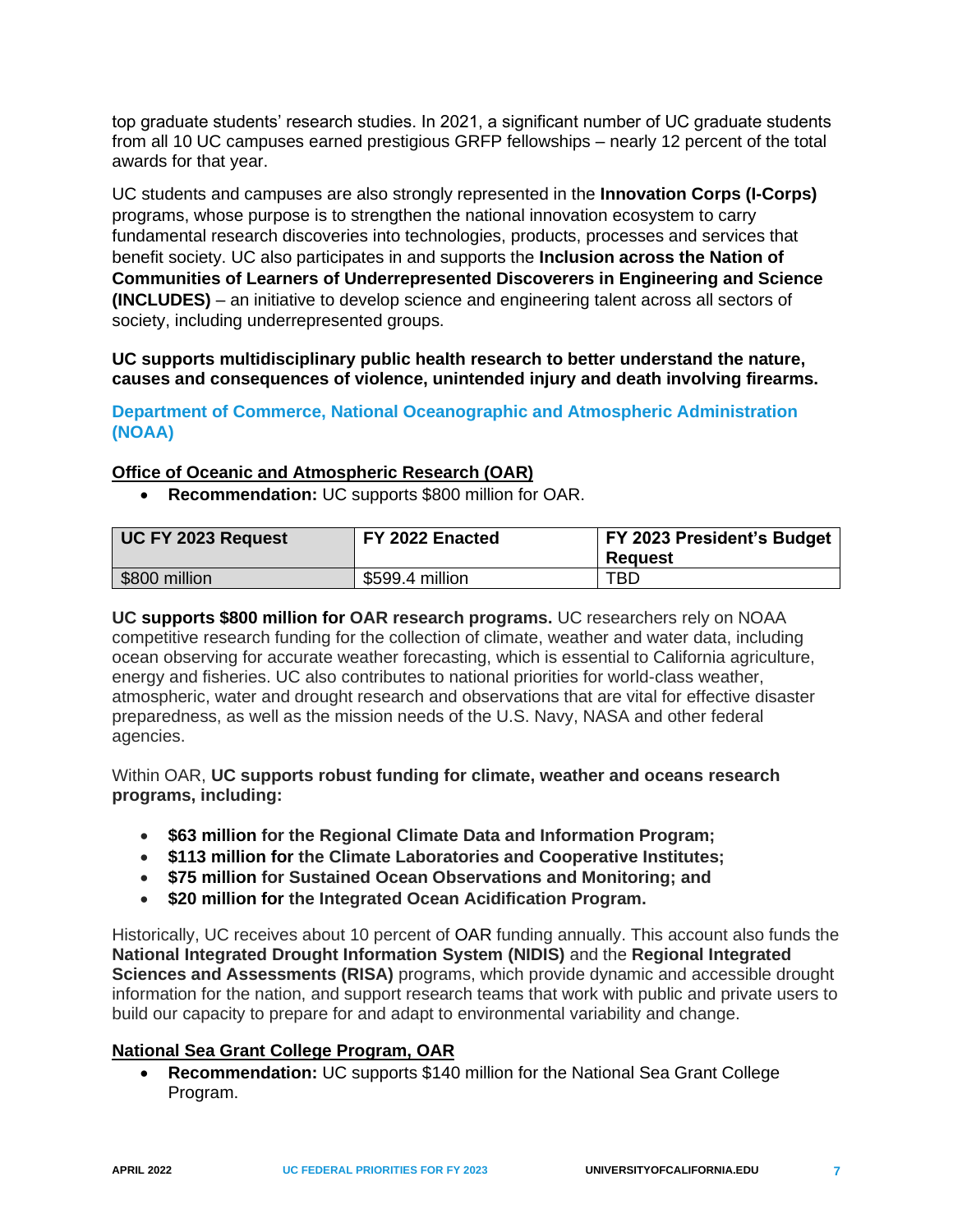| UC FY 2023 Request | FY 2022 Enacted | <b>FY 2023 President's Budget</b><br>Reauest |
|--------------------|-----------------|----------------------------------------------|
| \$140 million      | \$76 million    | TBD.                                         |

**UC supports \$140 million for the National Sea Grant College Program**, a university-based coastal and marine research network, which facilitates knowledge transfer from researchers to the marine industry and the public. Based at the UC San Diego Scripps Institution of Oceanography, California's Sea Grant Program sponsors research and extension activities involving public and private institutions throughout the state.

## <span id="page-10-0"></span>**Office of Marine and Aviation Operations (OMAO), Aviation Operations and Aircraft Services, Operations, Research, and Facilities (ORF)**

• **Recommendation:** UC supports \$37.5 million for OMAO ORF.

| UC FY 2023 Request           | FY 2022 Enacted | <b>FY 2023 President's Budget</b><br><b>Reguest</b> |
|------------------------------|-----------------|-----------------------------------------------------|
| $\frac{1}{2}$ \$37.5 million | \$34.5 million  | TBD.                                                |

**UC supports \$37.5 million for the OMAO ORF.** The location, timing and intensity of heavy precipitation events on the US West Coast are controlled largely by the characteristics of landfalling atmospheric rivers (ARs). There is a pressing need to improve prediction of ARs to support water management and flood control information needs – as revealed by the Oroville Dam Spillway event. Enhanced observations, modeling and data assimilation are critical to improving predictability of AR landfalls with lead times of weeks to months.

## <span id="page-10-1"></span>**Regional Integrated Ocean Observing System (IOOS) in the National Ocean Service**

• **Recommendation:** UC supports \$75.3 million for IOOS.

| UC FY 2023 Request | FY 2022 Enacted | FY 2023 President's Budget<br><b>Reguest</b> |
|--------------------|-----------------|----------------------------------------------|
| \$75.3 million     | \$41 million    | TBD                                          |

**UC supports \$75.3 million for IOOS**. IOOS involves 17 federal agencies and a national network that provides new tools and forecasts for maritime commerce, fisheries, aquaculture, offshore energy, coastal communities, public health and other users' needs. UC is active in two systems, the Central and Northern California Ocean Observing System (CeNCOOS) and the Southern California Coastal Ocean Observing System (SCCOOS).

## <span id="page-10-2"></span>**Department of Commerce, Economic Development Agency**

## <span id="page-10-3"></span>**Economic Development Agency (EDA), Regional Innovation Program**

**UC supports robust funding for the EDA Regional Innovation Program for universitybased incubators.** UC encourages EDA to invest in university-based, high-tech business incubators to encourage entrepreneurship and promote technology commercialization through business startups. Furthermore, this program should support public-private partnerships for economic growth and job creation in areas with historically high unemployment and with a focus on Minority-Serving Institutions.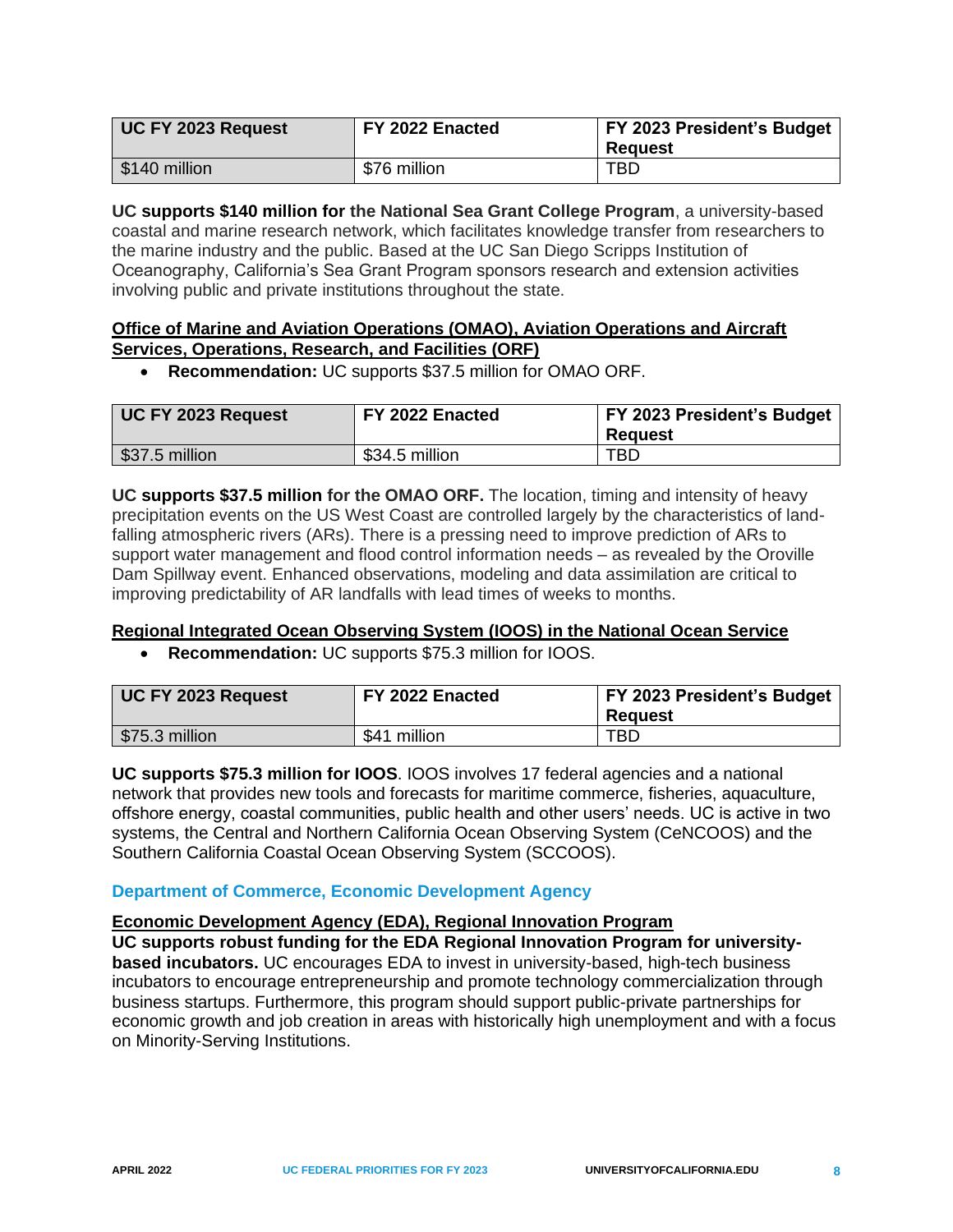## <span id="page-11-0"></span>**SUBCOMMITTEE ON DEFENSE**

## <span id="page-11-1"></span>**Department of Defense (DOD)**

#### <span id="page-11-2"></span>**Basic Research (6.1)**

• **Recommendation:** UC supports \$3.023 billion for Defense Basic Research (6.1).

| UC FY 2023 Request | FY 2022 Enacted | FY 2023 President's Budget<br>Reauest |
|--------------------|-----------------|---------------------------------------|
| \$3.023 billion    | \$2.763 billion | \$2.275 billion                       |

**UC supports \$3.023 billion for Defense 6.1 Basic Research within a total request of \$18.732 billion for the Defense Science and Technology (6.1-6.3) research and development portfolio**. This ratio will help to ensure a balanced research and development pipeline that is vital to our national security. Conducted by the Army, Navy, Air Force and the Office of the Secretary, Defense Basic (6.1) and Applied (6.2) research programs fund the largest share of DOD-sponsored university research, especially in the physical and computer sciences and engineering. The UC research partnership with DOD spans more than 50 years and has led to a wide range of technological innovations, including new advanced materials, communications and computing, and life-saving medical discoveries and technologies.

Within the Defense Science and Technology portfolio, **UC supports:**

**\$4.161 billion for the Defense Advanced Research Projects Agency (DARPA)**, which invests in high-risk, high-reward research to develop breakthrough military capabilities.

**\$109.2 million for Army University and Industry Research Centers** (PE 0601104A), including **\$4 million for the Army University Affiliated Research Center (UARC) – the Institute of Collaborative Biotechnologies – at UC Santa Barbara.**

**\$64 million for Army Ground Technology** (PE 0602114A), including **\$12 million for remote sensing, modeling and forecasting for water storage research at UC Santa Barbara.**

**\$156.4 million for Army Network C3I Technology** (PE 062146A, Line 15), including an increase of **\$10 million for a UC Berkeley and UC Santa Barbara partnership with Army Research Laboratory to develop hierarchical agile resonate materials.**

**\$602.5 million for Navy Defense Research Science Programs** (PE 0601153N), which support scientific study and experimentation to increase knowledge and understanding in national security-related aspects of physical, engineering, environmental and life sciences.

**\$249.5 million for Navy University Research Initiatives, including an increase of \$20 million for the Defense University Research Instrumentation Program (DURIP)** (PE 0601103N).

**\$82.7 million for Ocean Warfighting Environment Applied Research, including an increase of \$10 million for Research at Sea in support of Task Force Ocean priorities**.

**\$13 million for Commercial Economic Analysis (PE 0304310F), including \$9 million to establish a public-private consortium** to improve and broaden professional military education for military officers and civilian employees of the federal government.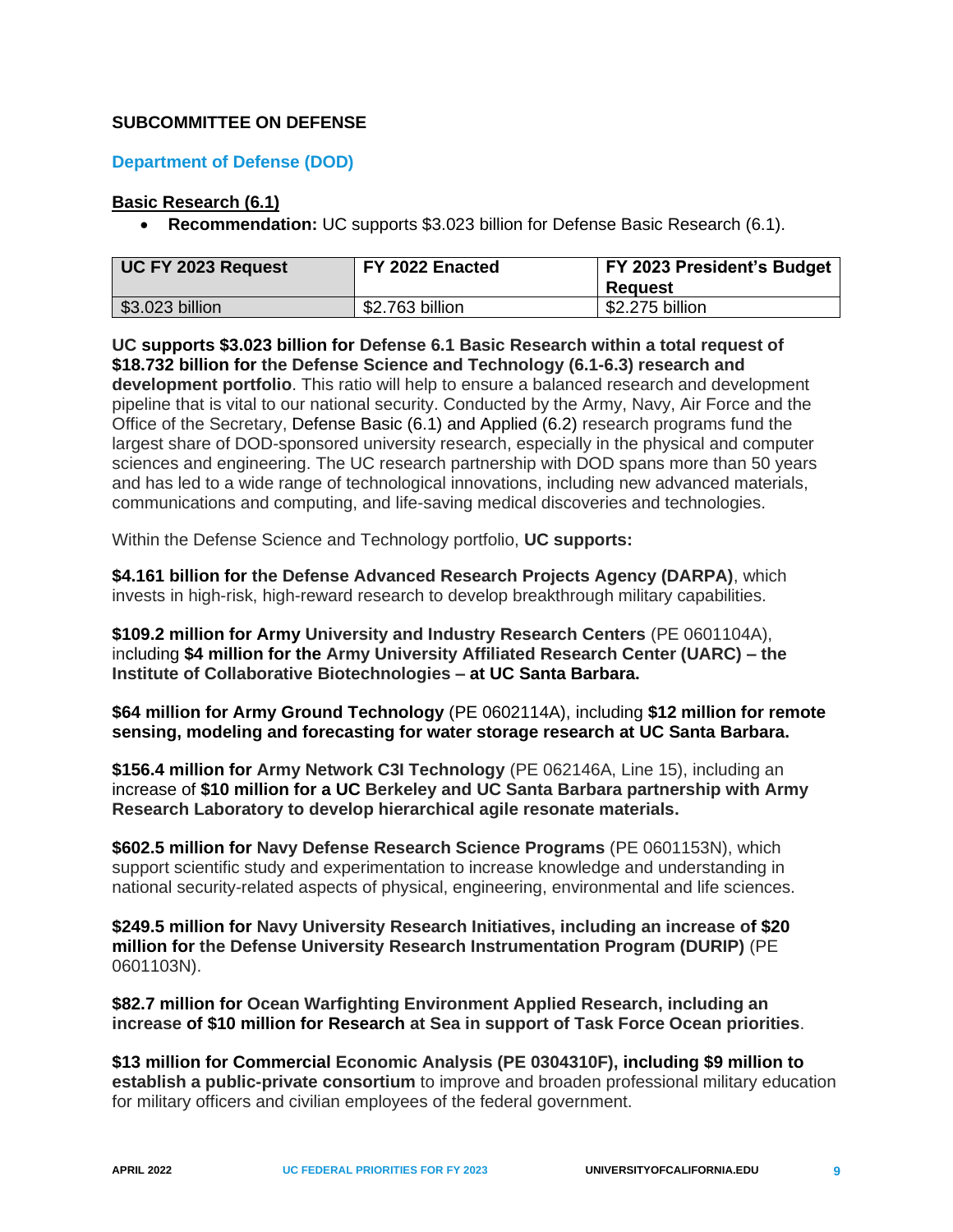**\$267 million for Defense-Wide Manufacturing Science and Technology Program** (PE 0603680D8Z), including **\$10 million for the maturation of high-volume integrated siliconbased lasers for use in national security critical applications at UC Santa Barbara.**

**\$84.6 million for Basic Research Initiatives** (PE 060111D8Z), including **\$14 million for the Minerva Initiative**, which deepens our understanding of the cultural and political conditions in areas of the world of strategic importance to our national security.

**\$19.85 million for Defense Threat Reduction Agency (DTRA) University Strategic Partnership Basic Research** (0601000BR), including **\$8 million for the Materials Science in Extreme Environments (MSEE)** program to better understand, predict and control the behavior of materials in extreme conditions caused by weapons of mass destruction.

**\$1.283 billion for the DOD Congressionally Directed Medical Research Programs**, which fosters novel approaches to biomedical research. These programs fill research gaps by funding high impact, high risk and high gain projects that other agencies may not venture to fund.

# <span id="page-12-0"></span>**SUBCOMMITTEE ON ENERGY AND WATER DEVELOPMENT, AND RELATED AGENCIES**

## <span id="page-12-1"></span>**Department of Energy (DOE)**

## <span id="page-12-2"></span>**Office of Science (OS)**

• **Recommendation:** UC supports \$8.8 billion for the DOE OS.

| UC FY 2023 Request | FY 2022 Enacted | FY 2023 President's Budget<br>Reauest |
|--------------------|-----------------|---------------------------------------|
| \$8.8 billion      | \$7.45 billion  | \$7.8 billion                         |

**UC supports \$8.8 billion for the DOE OS**, the primary federal agency supporting basic physical sciences research, which is vitally important to our country's economic and national security. OS research at UC includes basic energy sciences, advanced clean energy sources, energy efficiency technologies, biological and environmental research, high performance scientific computing, new materials, engineering and STEM education and fellowship programs. UC researchers also collaborate at DOE's 17 world-class national laboratories with access to the largest collection of major scientific user facilities in the world. Collectively, these facilities serve over 32,000 university researchers, students and industry scientists every year.

Within DOE OS, **UC supports research programs and scientific infrastructure investments that are fundamental to U.S. innovation leadership**, including:

- **\$135 million to keep the upgrade of the Lawrence Berkeley National Laboratory (Berkeley Lab) Advanced Light Source (ALS-U)** on schedule (Basic Energy Sciences (BES).
- **\$1 billion for Fusion Energy Sciences, including \$242 million for ITER.** UCLA, UCSD, UCR, UCI and Berkeley Lab are performing leading-edge fusion research and training the next generation of researchers.
- **\$120 million for Berkeley Lab's National Energy Research Scientific Computing Center and \$90 million for the Energy Sciences Network (ESnet)**, which play vital roles in the nation's high-performance computing and advanced computing networking ecosystem (Advanced Scientific Computing Research).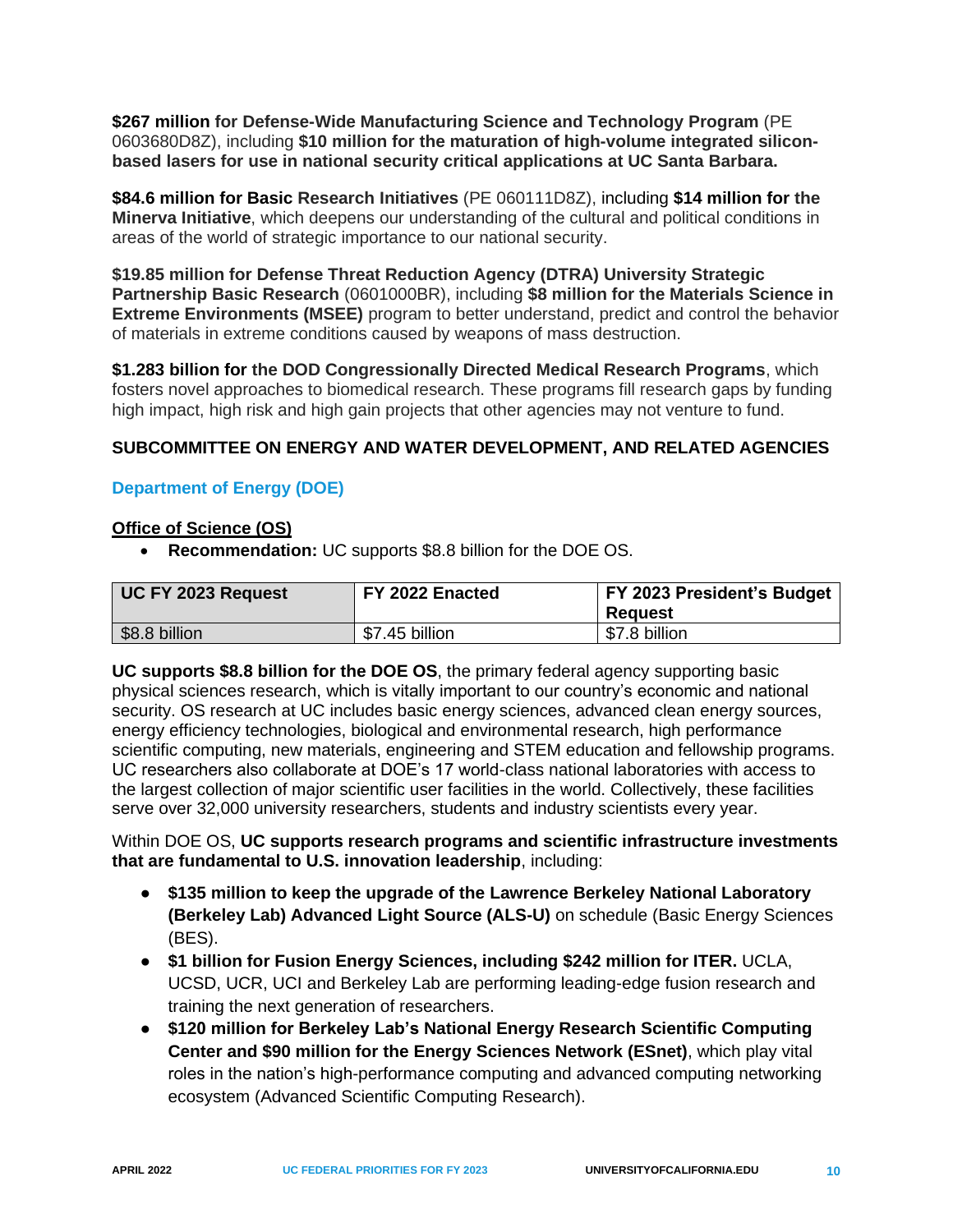- **\$50 million to provide adequate funding for the Cosmic Microwave Background – Stage IV experiment,** a critical international scientific collaboration led by Berkeley Lab in partnership with other national laboratories and the National Science Foundation (High Energy Physics).
- In order to sustain world leadership in scientific user facilities, **UC supports \$570 million for operation of the Department's light sources, \$151 million for the Nanoscale Science Research Centers (NSRC) and \$35 million for the recapitalization of scientific equipment at the NSRCs.**
- **Robust funding for the Energy Frontier Research Centers (EFRCs)**, which are partnerships focused on grand challenges and use-inspired basic research, **and for the Energy Innovation Hubs** – centers that combine basic and applied research with engineering to accelerate scientific discovery on critical energy issues. These programs support multidisciplinary collaborations that enable UC faculty and students to work with federal laboratories and industry scientists.
- **\$820 million for Biological and Environmental Research,** including **\$30 million for the Joint BioEnergy Institute**, **\$95 million for the Joint Genome Institute** and **\$6 million for the prototyping fabricated ecosystems, automation, sensors and computational tools** to enable a predictive understanding of soil-plant-microbe interactions across molecular to ecosystem scales.
- **\$47.5 million for the Biological and Environmental Program Integration Center (BioEPIC)**, a **Science Laboratories Infrastructure** construction project which will help bridge the biological sciences with earth and environmental sciences in novel and productive ways.
- **Funding to support additional critical** Science Laboratories Infrastructure projects, including **\$35 million for the Linear Assets Modernization Project.**

**UC supports robust funding for the Office of Energy Efficiency and Renewable Energy (EERE) at a level of at least \$4.1 billion. UC supports funding for programs** within EERE that support UC and the UC-affiliated labs to research, develop, demonstrate and deploy clean energy technologies.

**UC supports DOE's efforts to address "energy-water nexus" issues** related to the interconnections between our nation's energy and water systems, **including \$25 million for the Energy-Water Desalination Hub under the Advanced Manufacturing Office.**

## <span id="page-13-0"></span>**Advanced Research Projects Agency-Energy (ARPA-E)**

• **Recommendation:** UC supports \$700 million for ARPA-E.

| UC FY 2023 Request | FY 2022 Enacted | FY 2023 President's Budget<br>Reauest |
|--------------------|-----------------|---------------------------------------|
| \$700 million      | \$450 million   | \$700 million                         |

**UC supports \$700 million for ARPA-E**, which funds technology concepts with potential to radically transform the energy sector but are too early in development to attract private-sector investments. In less than a decade, ARPA-E has invested in more than 400 projects, leading to the creation of new companies and attracting more than \$1.25 billion in follow-on private sector investment. UC researchers are among the most successful ARPA-E awardees.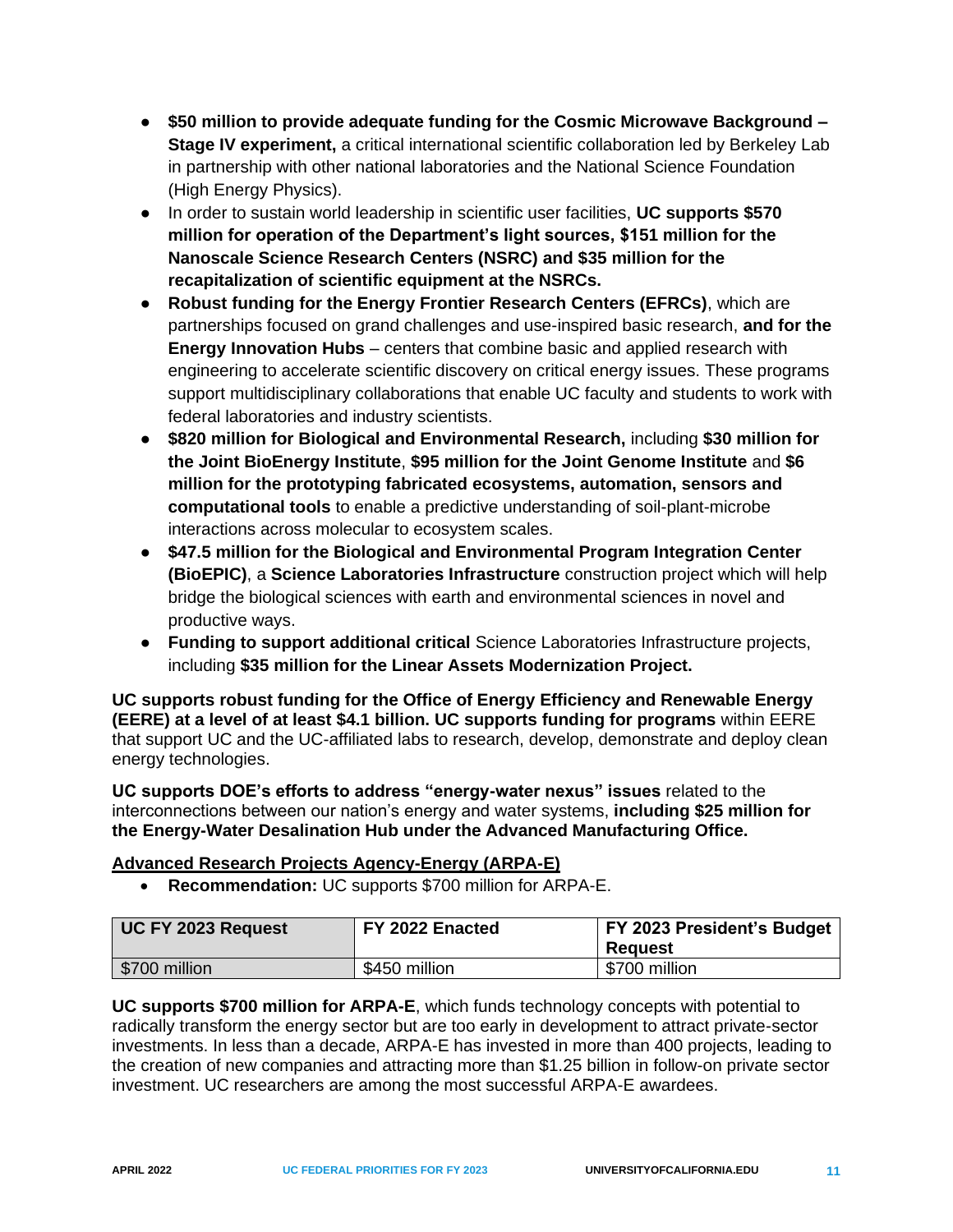## <span id="page-14-0"></span>**Office of Environmental Management**

**UC supports \$19 million within the Non-Defense Environmental Cleanup Program** for the continuation of demolition and cleanup of legacy buildings to make room for modern, safer research facilities at Berkeley Lab.

#### <span id="page-14-1"></span>**SUBCOMMITTEE ON HOMELAND SECURITY**

#### <span id="page-14-2"></span>**Department of Homeland Security (DHS)**

#### <span id="page-14-3"></span>**Science and Technology (S&T) Directorate**

• **Recommendation:** UC supports \$939 million for DHS S&T Directorate.

| UC FY 2023 Request | FY 2022 Enacted | FY 2023 President's Budget<br><b>Reguest</b> |
|--------------------|-----------------|----------------------------------------------|
| \$939 million      | \$886.3 million | \$901.2 million                              |

**UC supports \$939 million for the DHS S&T Directorate**, which funds basic and applied research to develop advanced technologies and methodologies to protect the nation's communities, ports, coasts, food supplies, borders and infrastructure. UC researchers have successfully competed for research grants on nuclear detection, food system protection, public health assessment and first responder safety.

#### <span id="page-14-4"></span>**University Programs, S&T Directorate**

• **Recommendation:** UC supports \$61.5 million for University Programs.

| UC FY 2023 Request | FY 2022 Enacted | <b>FY 2023 President's Budget</b><br>Reguest |
|--------------------|-----------------|----------------------------------------------|
| \$61.5 million     | \$57.8 million  | \$51 million                                 |

#### **UC supports \$61.5 million for University Programs within the DHS S&T Directorate.**

University Programs support collaborative, multi-disciplinary research at universities across the country that contribute to the prevention and response to homeland security threats, as well as STEM education programs. UC also supports expanding the center of excellence program to align with industries of the future.

## <span id="page-14-5"></span>**SUBCOMMITTEE ON THE INTERIOR, ENVIRONMENT AND RELATED AGENCIES**

#### <span id="page-14-6"></span>**Department of Interior, Bureau of Reclamation**

#### <span id="page-14-7"></span>**Bureau of Reclamation**

**UC supports \$22 million for projects that mitigate the Salton Sea's decline.** These resources will support the multi-faceted approach that is key to making progress in protecting the health of local residents and the environment around the Salton Sea.

#### <span id="page-14-8"></span>**Department of Interior, U.S. Geological Survey (USGS)**

#### <span id="page-14-9"></span>**USGS Earthquake Hazards Program (EHP)**

• **Recommendation:** UC supports \$96 million for EHP.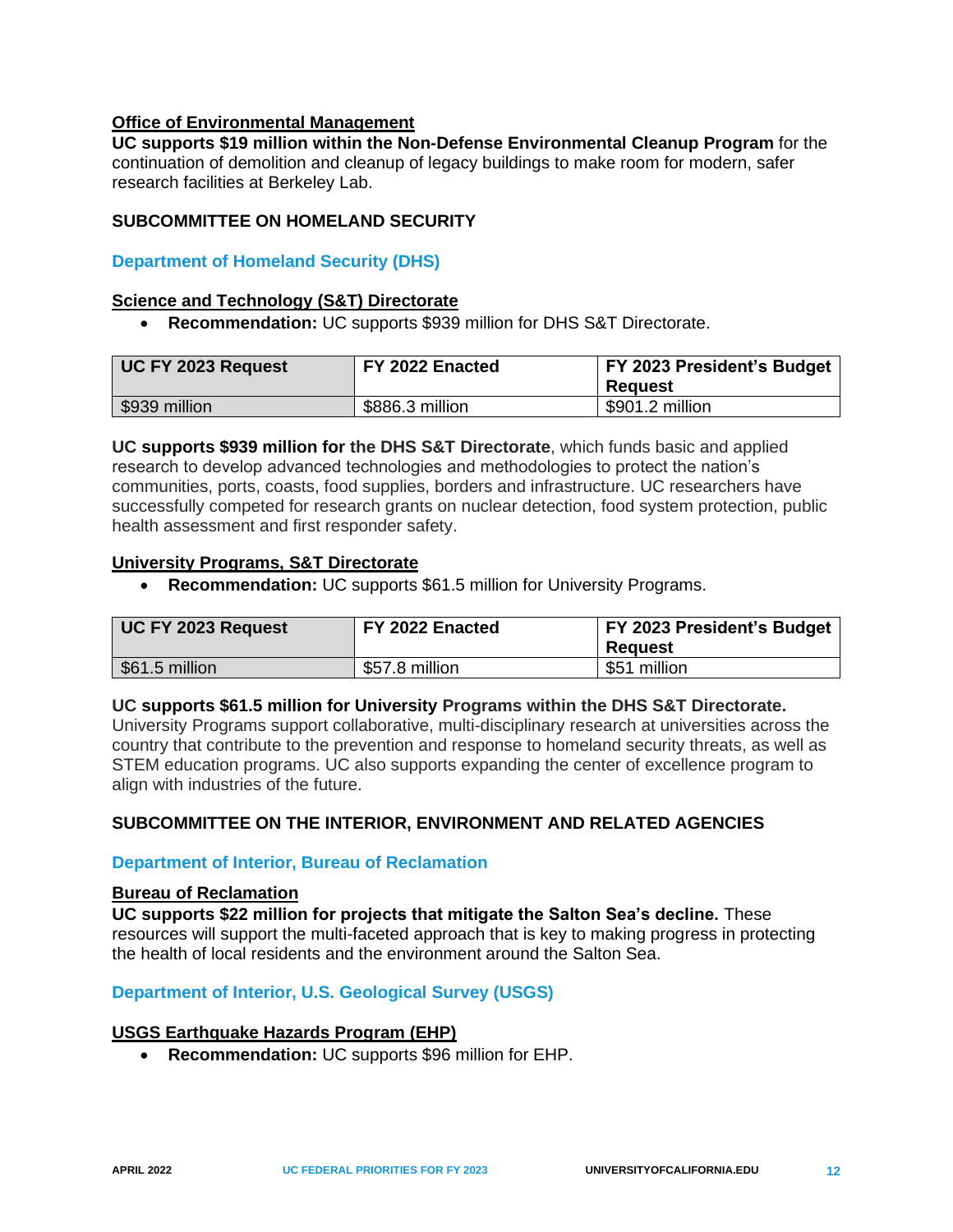| UC FY 2023 Request | FY 2022 Enacted | FY 2023 President's Budget<br>Reauest |
|--------------------|-----------------|---------------------------------------|
| \$96 million       | \$90 million    | \$TBD                                 |

**UC supports \$96 million for the USGS EHP**. Within the EHP program, **UC requests \$26 million to fully develop and operate the West Coast earthquake early warning system**. UC scientists are working to improve capabilities of the Central and Eastern United States Network (CEUSN). Effective earthquake preparedness and monitoring tools are critical to public safety in California and the nation.

## <span id="page-15-0"></span>**USGS State Water Resources Research Institutes (WRRI), Water Resources Research Program**

• **Recommendation:** UC supports \$18 million for WRRI.

| UC FY 2023 Request | FY 2022 Enacted | <b>FY 2023 President's Budget</b><br><b>Request</b> |
|--------------------|-----------------|-----------------------------------------------------|
| \$18 million       | \$14 million    | \$TBD                                               |

**UC supports \$18 million for the USGS WRRI Program**, which is the only federally supported national network for applied water resource research, education, training and outreach. UC operates the California Institute for Water Resources (CIWR), which supports researchers in developing solutions to costly and difficult water problems in California. With ongoing drought and water management concerns, CIWR is actively engaged in providing information and resources to California producers, consumers, businesses, and state and local governments. CIWR maintains a [website](http://ciwr.ucanr.edu/) that is updated daily with flood- and drought-related information.

## <span id="page-15-1"></span>**Department of Interior, Wildland Fire Management**

## <span id="page-15-2"></span>**Joint Fire Science Program**

• **Recommendation:** UC supports \$20 million for the Joint Fire Science program.

| UC FY 2023 Request | FY 2022 Enacted | <b>FY 2023 President's Budget</b><br>Reauest |
|--------------------|-----------------|----------------------------------------------|
| \$20 million       | \$8 million     | \$TBD                                        |

**UC supports \$20 million for the Joint Fire Science Program.** Wildfire is a rapidly growing threat to communities, ecosystems, and families across the nation. As fire seasons grow longer and increasingly severe, our nation needs to increase investment in high-quality fire science delivery to support policymakers, managers and practitioners in addressing the complex challenges of wildfire.

## <span id="page-15-3"></span>**National Endowment for the Humanities (NEH)**

• **Recommendation:** UC supports \$204 million for the NEH.

| UC FY 2023 Request | FY 2022 Enacted | <b>FY 2023 President's Budget</b><br>Reauest |
|--------------------|-----------------|----------------------------------------------|
| \$204 million      | \$180 million   | \$200.7 million                              |

**UC supports \$204 million for the NEH**, which provides critical support to the only federal agency dedicated to promoting and enhancing research, education and public programs in the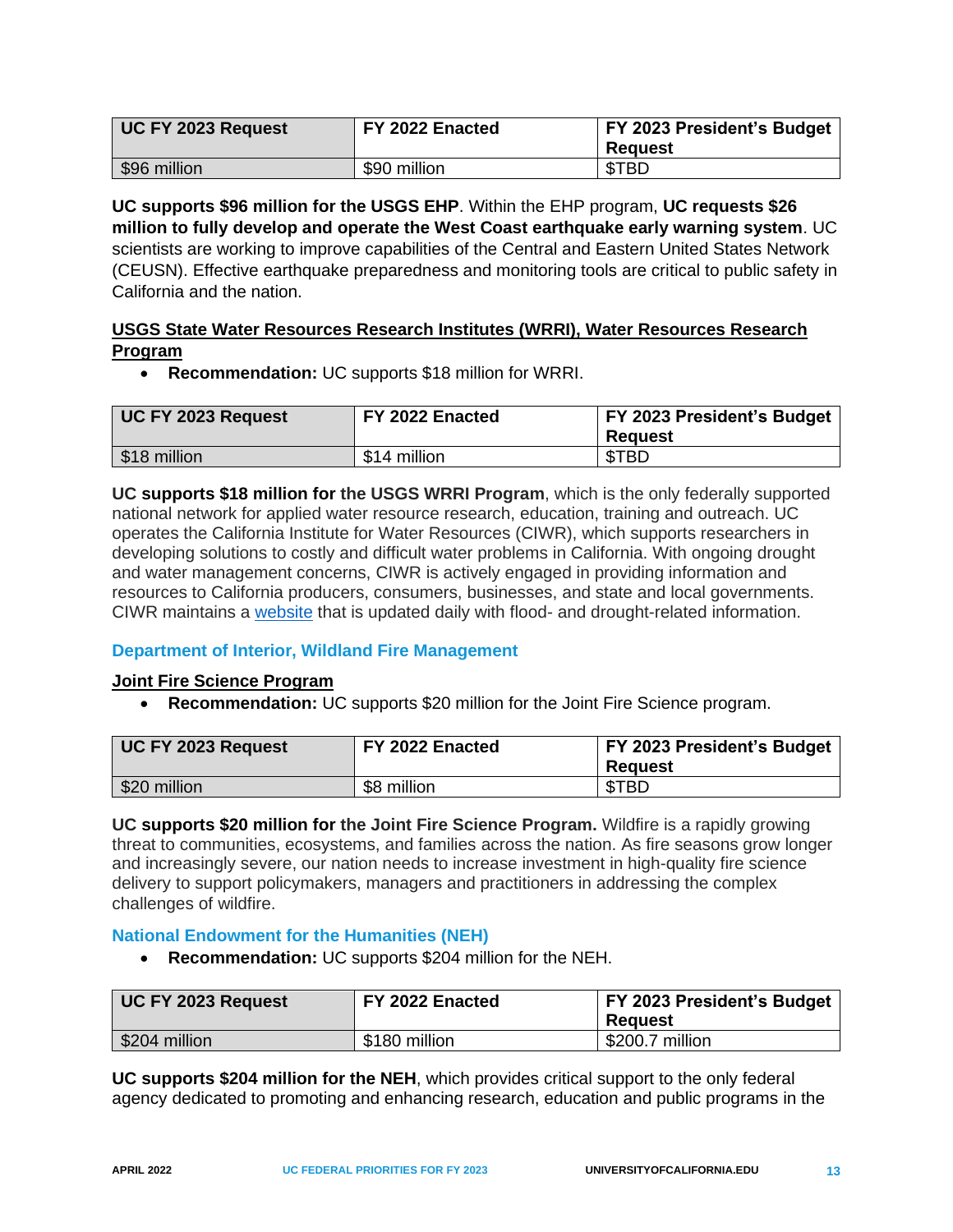humanities. UC researchers and scholars compete for NEH funds to strengthen teaching and learning; create new knowledge through extensive, in-depth study; and preserve and protect cultural and educational treasures. The UC Humanities Network supports, stimulates and facilitates excellence in humanities research across all 10 UC campuses. The network allows for important academic discourse, while promoting knowledge, discovery and understanding.

#### <span id="page-16-0"></span>**National Endowment for the Arts (NEA)**

• **Recommendation:** UC supports \$204 million for the NEA.

| UC FY 2023 Request | FY 2022 Enacted | <b>FY 2023 President's Budget</b><br>Reauest |
|--------------------|-----------------|----------------------------------------------|
| \$204 million      | \$180 million   | \$203.6 million                              |

**UC supports \$204 million for the NEA**, which is dedicated to providing people across the country with opportunities to participate in and experience the arts. NEA funding supports arts partnerships, special initiatives, individual projects and research in all 50 states that contribute to the strength and success of America's neighborhoods, students, schools and cultural life. UC researchers and scholars compete for NEA funds, and successful NEA-funded projects benefit students and the public by providing access to art that would not otherwise be available in many California communities.

# <span id="page-16-1"></span>**Environmental Protection Agency (EPA)**

## <span id="page-16-2"></span>**EPA, Office of Science and Technology (S&T)**

• **Recommendation:** UC supports \$864.2 million for the EPA S&T.

| UC FY 2023 Request | FY 2022 Enacted | FY 2023 President's Budget<br>Reauest |
|--------------------|-----------------|---------------------------------------|
| \$864.2 million    | \$750.1 million | \$864.2 million                       |

**UC supports \$864.2 million for EPA S&T programs** to protect human health and the environment. EPA's research programs – Air, Climate and Energy (ACE), Safe and Sustainable Water Resources (SSWR), Sustainable and Healthy Communities (SHC) and Chemical Safety for Sustainability (CSS) – fund foundational science related to chemical safety, land restoration, air and water pollution prevention and national security. UC researchers have current EPA research grants on issues such as nutrient transport in groundwater, the future use of pesticides in warming environments and environmental risks to children's health.

## <span id="page-16-3"></span>**SUBCOMMITTEE ON LABOR, HEALTH AND HUMAN SERVICES, EDUCATION AND RELATED AGENCIES**

## <span id="page-16-4"></span>**Department of Education (ED)**

## <span id="page-16-5"></span>**Pell Grant Maximum Award**

• **Recommendation:** UC supports doubling the maximum annual Pell Grant to \$13,000 and indexing the grant to inflation.

| UC FY 2023 Request | FY 2022 Enacted | FY 2023 President's Budget<br>Reauest |
|--------------------|-----------------|---------------------------------------|
| \$13,000           | \$6,895         | \$8,670                               |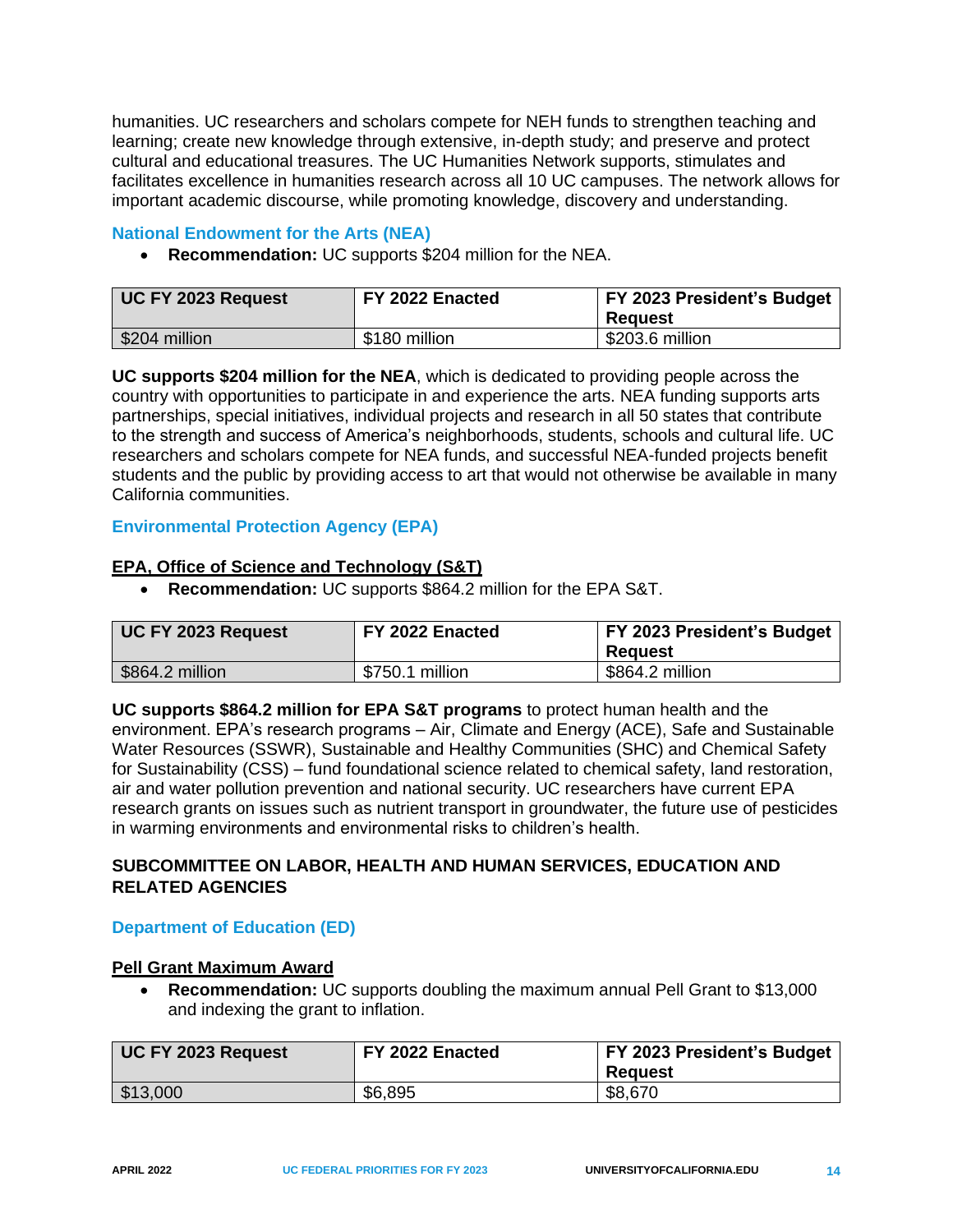**UC recommends [doubling the maximum Pell Grant](https://www.universityofcalifornia.edu/double-the-pell) to \$13,000.** Doubling the maximum Pell Grant award and indexing it to inflation ensures that all students who wish to attend higher education can afford to do so and protects the Pell Grant from inflationary pressures that have eroded the grant's purchasing power over time. This increase would substantially contribute to students' overall aid packages, and will help sustain students' basic needs—including housing and food security, health care and access to child care—and promote on-time graduation among the most vulnerable student populations.

## <span id="page-17-0"></span>**Pell Grant Discretionary Appropriations**

• **Recommendation:** UC supports the funding level necessary to reach a maximum award of \$13,000.

| UC FY 2023 Request        | FY 2022 Enacted | <b>FY 2023 President's Budget</b> |
|---------------------------|-----------------|-----------------------------------|
|                           |                 | Reauest                           |
| Sums necessary to reach a | \$25.48 billion | Sums necessary to double          |
| maximum award of \$13,000 |                 | maximum grant by 2029             |

**More than 77,000 UC undergraduate students currently receive Pell Grants, a critical foundation for the state and institutional aid UC students receive.** Currently, California residents with family incomes of up to \$80,000 receive aid that covers their tuition, and nearly two-thirds of UC undergraduates receive grant assistance that allows them to cover part of the cost of food, housing and other expenses. All UC students are expected to contribute to their own cost of education with loans, earnings from work or savings. Without robust funding for Pell Grants, UC students would have to borrow more, work beyond what is considered manageable and may take longer to complete their degrees.

## <span id="page-17-1"></span>**Supplemental Educational Opportunity Grant (SEOG)**

• **Recommendation:** UC supports \$1.090 billion for SEOG.

| UC FY 2023 Request            | FY 2022 Enacted | FY 2023 President's Budget<br>Reauest |
|-------------------------------|-----------------|---------------------------------------|
| $\frac{1}{2}$ \$1.090 billion | \$895 million   | \$880 million                         |

**SEOG provides students who have exceptional financial need with additional grant aid to help promote degree completion.** These grants range from \$100-\$4,000, and during the 2020-21 academic year, 23,799 UC students received an average award of \$763. Investing in this program is critical to ensuring that the students who are most financially vulnerable have the support they need to complete their academic studies. SEOG is targeted to the most financially vulnerable students at UC and is complementary to efforts to help students graduate on time this aid should not be viewed as an alternative to the Pell Grant program, but as a *supplement* for emergency situations.

## <span id="page-17-2"></span>**Federal Work-Study (FWS)**

• **Recommendation:** UC supports \$1.520 billion for FWS.

| UC FY 2023 Request | FY 2022 Enacted | <b>FY 2023 President's Budget</b><br>Reauest |
|--------------------|-----------------|----------------------------------------------|
| $$1.520$ billion   | \$1.210 billion | \$1.190 billion                              |

**FWS supports students who elect to work during their academic studies and encourages community service and on-campus work.** FWS funding makes up a portion of a student's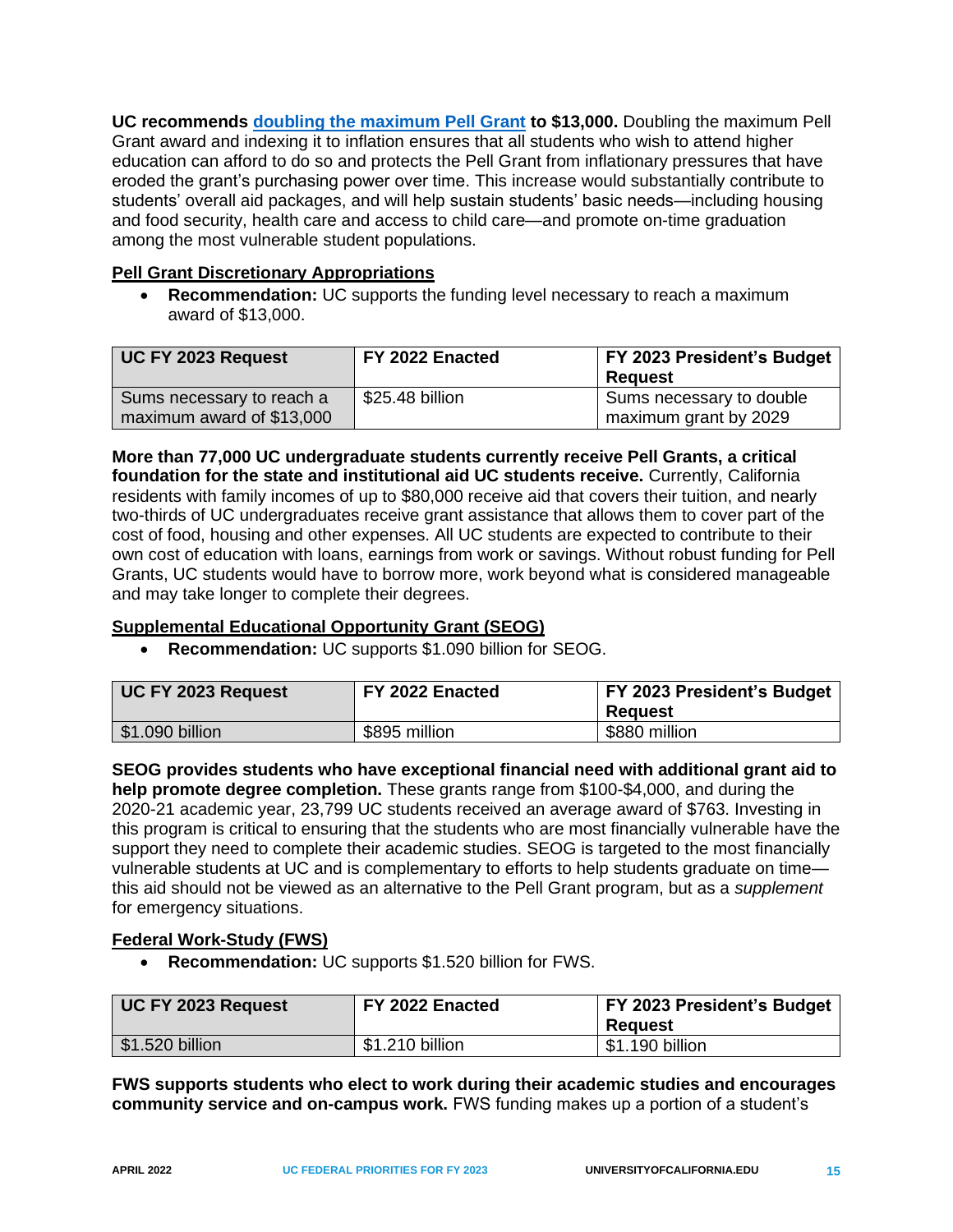earnings, and the remainder is provided by the employer, thereby encouraging employers to hire students who have earned FWS as part of their financial aid package. Many students gain valuable work experience through their FWS opportunity, often guiding them to a career path they want to pursue upon graduation.

## **Student Basic Needs**

**UC supports continued funding for the pilot program funded in the Fund for the Improvement of Postsecondary Education (FIPSE) program at \$10 million for FY 2023. This funding is to support programs that address the basic needs of students and report on best practices.** In order to qualify, grantees must use funds to carry out or expand at least two of the following activities: to fund basic needs programs that support temporary housing, secure sleeping arrangements, provide free or subsidized food, access to on-campus child care, and/or other basic needs to eligible students; conduct outreach to students to encourage participation in basic needs programs and services; help eligible students apply for and enroll in local, state and federal public assistance programs; or coordinate and collaborate with government and/or community-based organizations. Awards shall continue to be prioritized for at least 25 percent of grants going to community colleges and at least 25 percent going to fouryear Historically Black Colleges and Universities (HBCUs), Hispanic Serving Institutions (HSIs) and other Minority Serving Institutions (MSIs). Grant priority shall go to institutions with 25 percent or higher Pell enrollment.

# <span id="page-18-0"></span>**Student Loans**

**UC supports strong and sustained efforts to keep the cost of student loans manageable**, and to ensure that the federal government provides borrowers with the essential services and protections they need. UC also supports the restoration of federal loan subsidies for graduate students and maintaining the subsidy for low-income undergraduate students. Proposals that provide relief to needy students are the basis of the federal investment in federal student aid, and efforts to reform and streamline loan repayment plans, including the **Public Service Loan Forgiveness Program**, and improve program effectiveness will benefit borrowers and the federal government.

## <span id="page-18-1"></span>**TRIO Programs**

• **Recommendation:** UC supports \$1.307 billion for TRIO Programs.

| UC FY 2023 Request | FY 2022 Enacted | <b>FY 2023 President's Budget</b><br>Reauest |
|--------------------|-----------------|----------------------------------------------|
| \$1.307 billion    | \$1.137 billion | \$1.298 billion                              |

# <span id="page-18-2"></span>**GEAR UP**

• **Recommendation:** UC supports \$435 million for GEAR UP.

| UC FY 2023 Request | FY 2022 Enacted | <b>FY 2023 President's Budget</b><br>Reauest |
|--------------------|-----------------|----------------------------------------------|
| \$435 million      | \$378 million   | \$408 million                                |

#### **UC supports \$1.307 billion and \$435 million for TRIO and GEAR UP, respectively.** These complementary and demonstrably successful early intervention and academic preparation programs only reach a small fraction of eligible students and should be expanded to allow further participation. TRIO's Student Support Services program is specifically targeted to help low-income, first-generation students with undergraduate retention, transfer and completion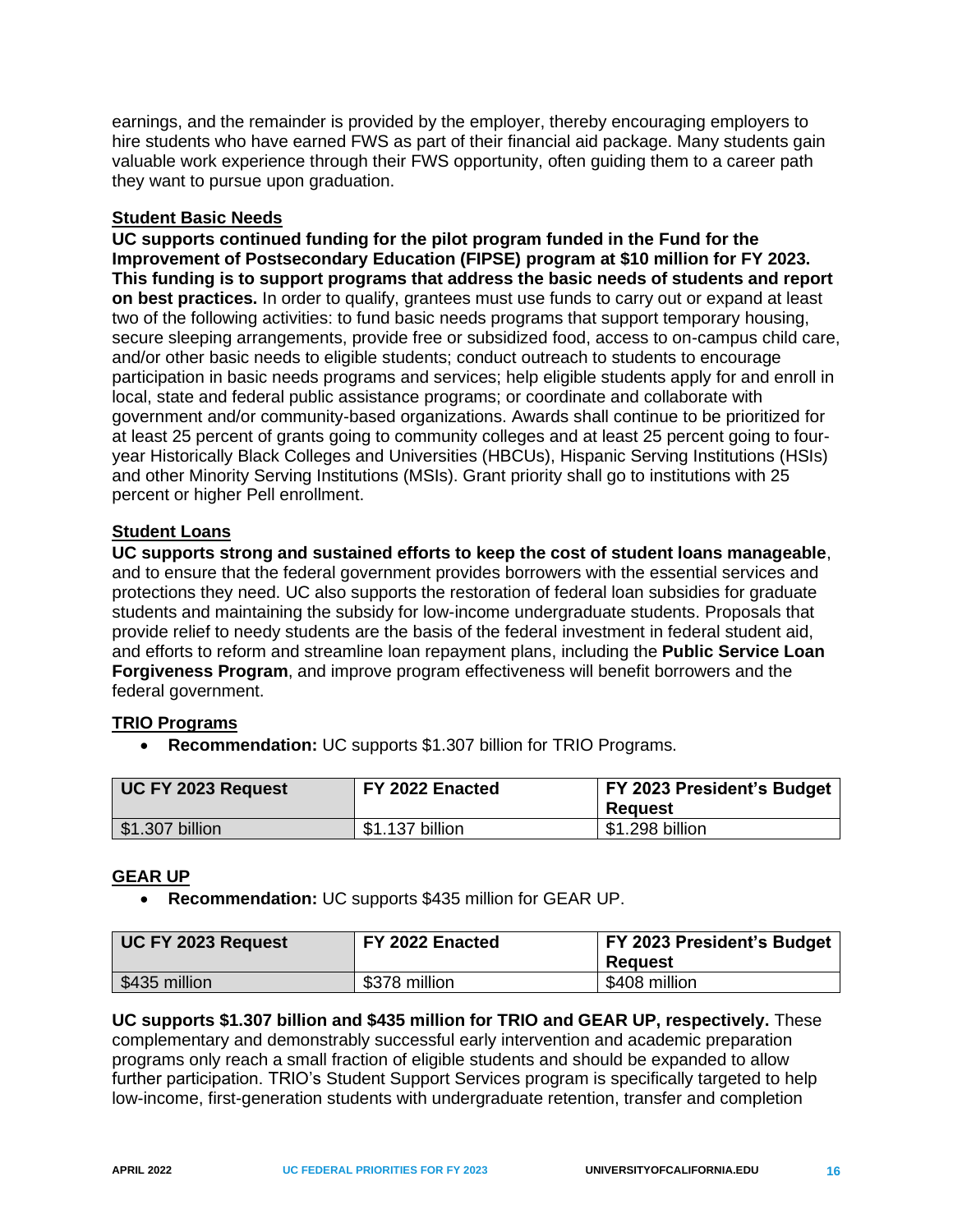success. At UC, 39 percent of undergraduate students are first-generation and 34 percent of undergraduate students qualify for Pell Grants.

# <span id="page-19-0"></span>**Aid for Hispanic-Serving Institutions (HSIs) – Title V, Part A – Strengthening Hispanic-Serving Institutions**

• **Recommendation:** UC supports \$250 million for Title V Part A programs.

| UC FY 2023 Request | FY 2022 Enacted | <b>FY 2023 President's Budget</b><br>Reauest |
|--------------------|-----------------|----------------------------------------------|
| \$250 million      | \$182.9 million | \$237 million                                |

## <span id="page-19-1"></span>**Aid for Hispanic-Serving Institutions (HSIs) – Title V, Part B – Promoting Postbaccalaureate Opportunities for Hispanic Americans**

• **Recommendation:** UC supports \$100 million for Title V Part B programs.

| UC FY 2023 Request | FY 2022 Enacted | FY 2023 President's Budget<br>Reauest |
|--------------------|-----------------|---------------------------------------|
| \$100 million      | \$19.6 million  | \$29 million                          |

**UC supports \$250 million for Title V, Part A competitive grants to help HSIs expand and enhance their undergraduate academic programs, and \$100 million for Title V, Part B, which promotes postbaccalaureate opportunities for Hispanic Americans designed to help them succeed in graduate school.** UC has several campuses that serve large numbers of Latinx students and would be eligible to apply for these funds. These funds not only provide support services for Latinx students but also offer services to the campus community as a whole.

#### **UC supports a \$20 million pilot to increase the number of Latinx PhDs via the FIPSE**

**program.** This funding should support an award to a consortium of Hispanic-Serving Institutions (HSIs) that currently award PhDs. Funding should be used to develop and test new models of cross-institutional intellectual, research, and resource-sharing communities, create mentorship programs for PhD students, support graduate research experiences, and other uses associated with the pursuit of PhDs by Latinx students. While the number of Latinx university students continues to increase across the country, fewer than six percent of PhDs go to students that identify as Latinx. Moreover, because Latinx terminal degree holders pursue academic careers at lower percentages than average, fewer than five percent of faculty nationwide are Latinx.

## <span id="page-19-2"></span>**Teacher Preparation**

• **Recommendation:** UC supports \$2.148 billion for Teacher Preparation Grants.

| UC FY 2023 Request | FY 2022 Enacted | FY 2023 President's Budget<br>Reauest |
|--------------------|-----------------|---------------------------------------|
| $$2.148$ billion   | \$2.171 billion | \$2.148 billion                       |

**UC supports \$2.148 billion for Supporting Effective Instruction State Grants authorized in Title II of the reauthorized Elementary and Secondary Education Act.** These funds improve teacher preparation programs and help recruit and train high-quality K-12 teachers, as well as reduce classroom sizes.

## <span id="page-19-3"></span>**Child Care Access Means Parents In Schools (CCAMPIS)**

• **Recommendation:** UC supports \$95 million for CCAMPIS.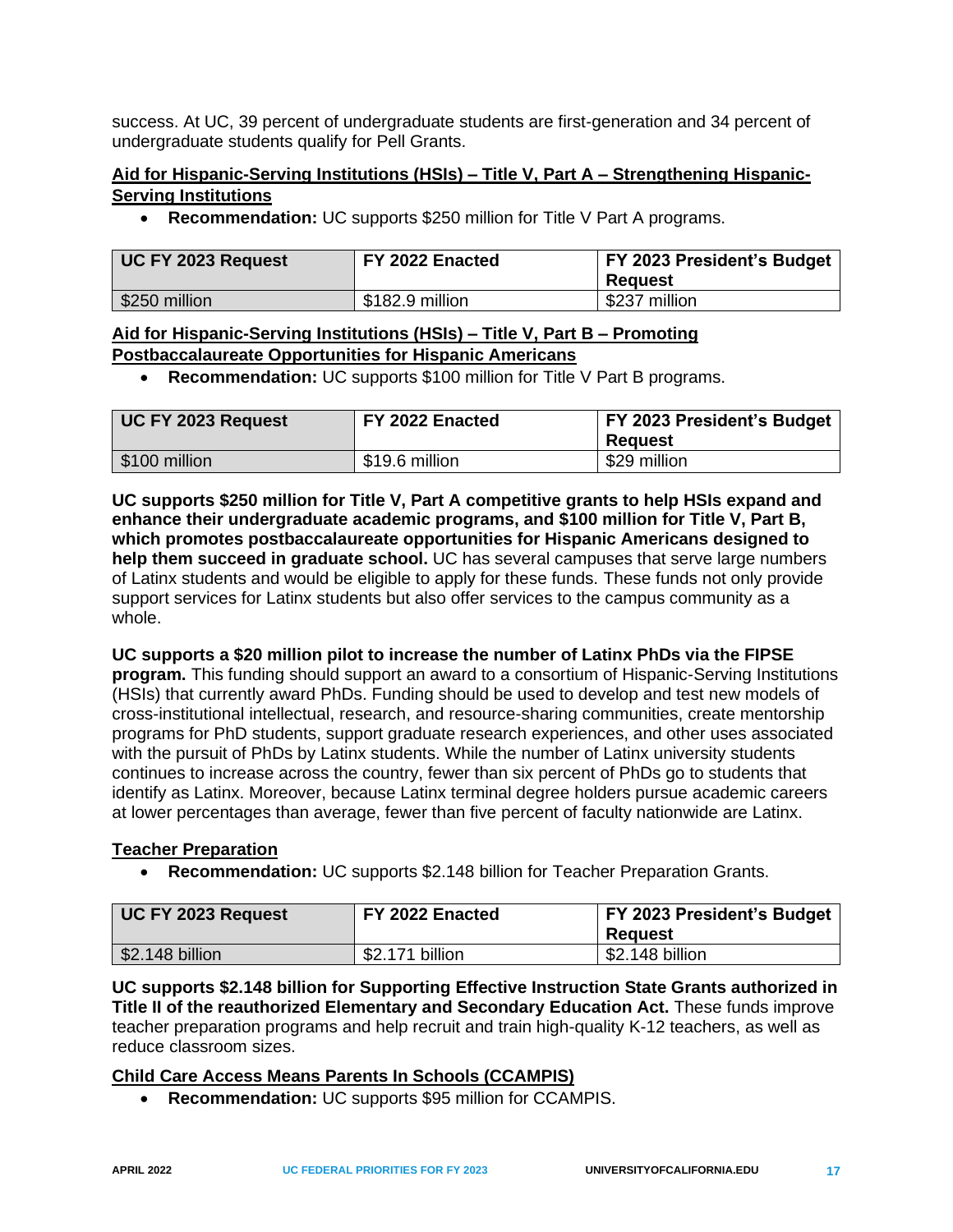| UC FY 2023 Request | FY 2022 Enacted | FY 2023 President's Budget<br><b>Reguest</b> |
|--------------------|-----------------|----------------------------------------------|
| \$95 million       | \$65 million    | \$95 million                                 |

**UC supports \$95 million for CCAMPIS.** CCAMPIS provides low-income student-parents with reliable and affordable access to campus-based child care services, allowing parents to pursue higher education while raising young children. Current funding levels only allow for a small number of student-parents to benefit from this assistance nationally; expansion of the program would address basic needs issues prevalent on campuses across the country and provide safe, affordable and local educational opportunity for students' children.

## <span id="page-20-0"></span>**Teacher Quality Programs**

• **Recommendation:** UC supports \$132 million for Teacher Quality Partnership Grants.

| UC FY 2023 Request | FY 2022 Enacted | FY 2023 President's Budget<br>Reauest |
|--------------------|-----------------|---------------------------------------|
| \$132 million      | \$59.1 million  | \$132 million                         |

**UC supports \$132 million for Teacher Quality Partnership Grants.** UC supports robust funding for programs that promote teacher quality, spark improvements in computer science instruction, promote preparation of STEM education teachers, support school leadership training, enhance professional development and advance innovations in teaching and learning.

#### <span id="page-20-1"></span>**Title VI International Education Programs**

• **Recommendation:** UC supports \$161 million for Title VI Programs.

| UC FY 2023 Request | FY 2022 Enacted | FY 2023 President's Budget |
|--------------------|-----------------|----------------------------|
|                    |                 | Reauest                    |
| \$161 million      | \$81.6 million  | \$78 million               |

**UC supports \$161 million for Title VI International Education programs.** At UC, Title VI supports research and expertise through National Resource Centers, which are important tools in serving the nation's economic, diplomatic, defense and national security needs. Increased investments in Title VI programs are needed to support our nation's increasingly global economy and to ensure a steady pipeline of individuals with global understanding and language proficiency across professions. The increase in funding would support new National Resource Centers and Centers for International Business Education and Research (CIBER). Additional funding would also make Foreign Language and Area Studies (FLAS) fellowship stipends equal NSF graduate student stipends and increase the number of FLAS fellowships.

#### <span id="page-20-2"></span>**Graduate Assistance in Areas of National Need (GAANN)**

• **Recommendation:** UC supports \$35 million for GAANN.

| UC FY 2023 Request | FY 2022 Enacted | <b>FY 2023 President's Budget</b><br>Reauest |
|--------------------|-----------------|----------------------------------------------|
| \$35 million       | \$23.5 million  | \$24 million                                 |

**UC supports \$35 million for graduate education support in the Department of Education to drive excellence and innovation in business, science, academia and government.** Graduate fellowship support, including GAANN, which awards fellowships to graduate students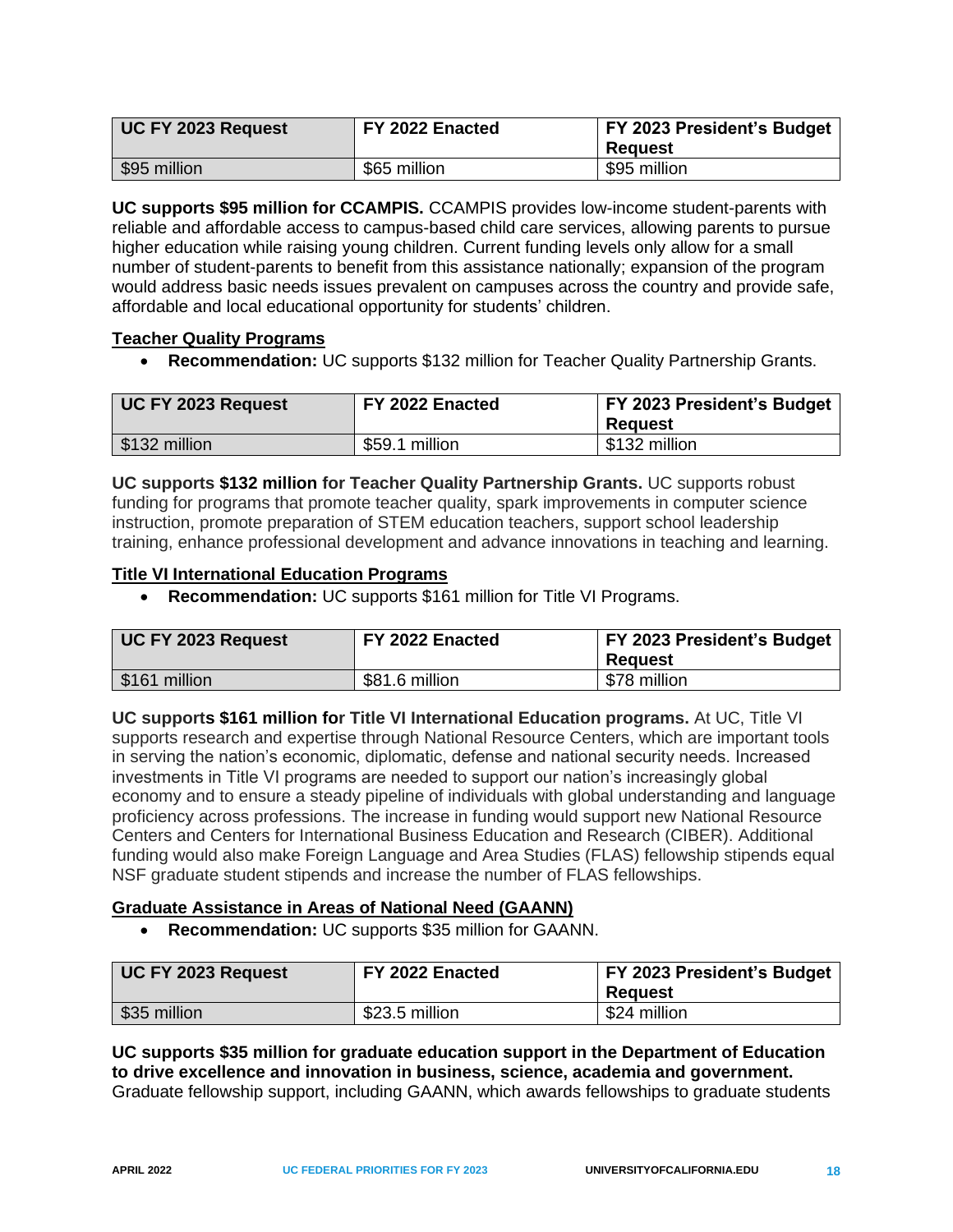who contribute to federally-determined fields of national interest, is vitally important to the country and the talented scholars who require this support to continue their work. A stronger federal commitment to graduate education is needed to sustain a pipeline of skilled workers in all sectors of the economy, as well as qualified professors who will mentor and train the teachers and students of tomorrow.

## <span id="page-21-0"></span>**Institute of Education Sciences (IES)**

• **Recommendation:** UC supports \$815 million for IES.

| <b>UC FY 2023 Request</b> | FY 2022 Enacted | <b>FY 2023 President's Budget</b><br>Reauest |
|---------------------------|-----------------|----------------------------------------------|
| \$815 million             | \$737 million   | \$662.5 million                              |

**UC supports \$815 million for IES programs.** The university is a major innovator in educational research and is continuously working to increase the knowledgebase on teacher effectiveness and the science of learning, while working in K-12 schools to improve the quality of educational practice. UC researchers use competitive funds from IES to address the nation's most pressing education needs, from early childhood to adult education, including increasing the number and quality of math and science teachers, improving teacher evaluations and the creation of successful professional development models. As we move into the recovery phase after the pandemic, it will be important for regional research on how virtual learning affected our most vulnerable students.

#### <span id="page-21-1"></span>**Department of Health and Human Services, National Institutes of Health (NIH)**

#### <span id="page-21-2"></span>**NIH**

• **Recommendation:** UC supports a program level of \$49.048 billion for core NIH functions.

| UC FY 2023 Request | FY 2022 Enacted  | FY 2023 President's Budget<br>Reauest |
|--------------------|------------------|---------------------------------------|
| \$49.048 billion   | \$44.959 billion | \$45.234 billion                      |

**UC supports \$49.048 billion for the NIH base budget**, which is needed to drive U.S. biomedical research progress with breakthrough discoveries in cancer, the brain and precision medicine, and to achieve life-saving cures and treatments for chronic illnesses and lifethreatening diseases. This request includes support for the highest levels of funding for the multi-year 21st Century Cures Act, in addition to increased annual NIH funding. **This request does not include funding for the HHS Advanced Research Projects Agency for Health (ARPA-H). UC supports funding ARPA-H outside of NIH as Congress did in the FY 2022 omnibus appropriations bill, and lists ARPA-H separately in this document.** NIH research funding enables California's biomedical research industry to remain a global innovation leader and supports hundreds of thousands of jobs and economic growth in California and across the nation. In FY 2020, UC researchers successfully competed for more than \$2.5 billion in NIH awards in support of biomedical research and training, receiving nearly half of the amount awarded to all California research institutions, and about two-and-one-half times as much NIH funding as the next highest institution.

**UC also supports multidisciplinary public health research to better understand the nature, causes and consequences of violence, unintended injury and death involving firearms.**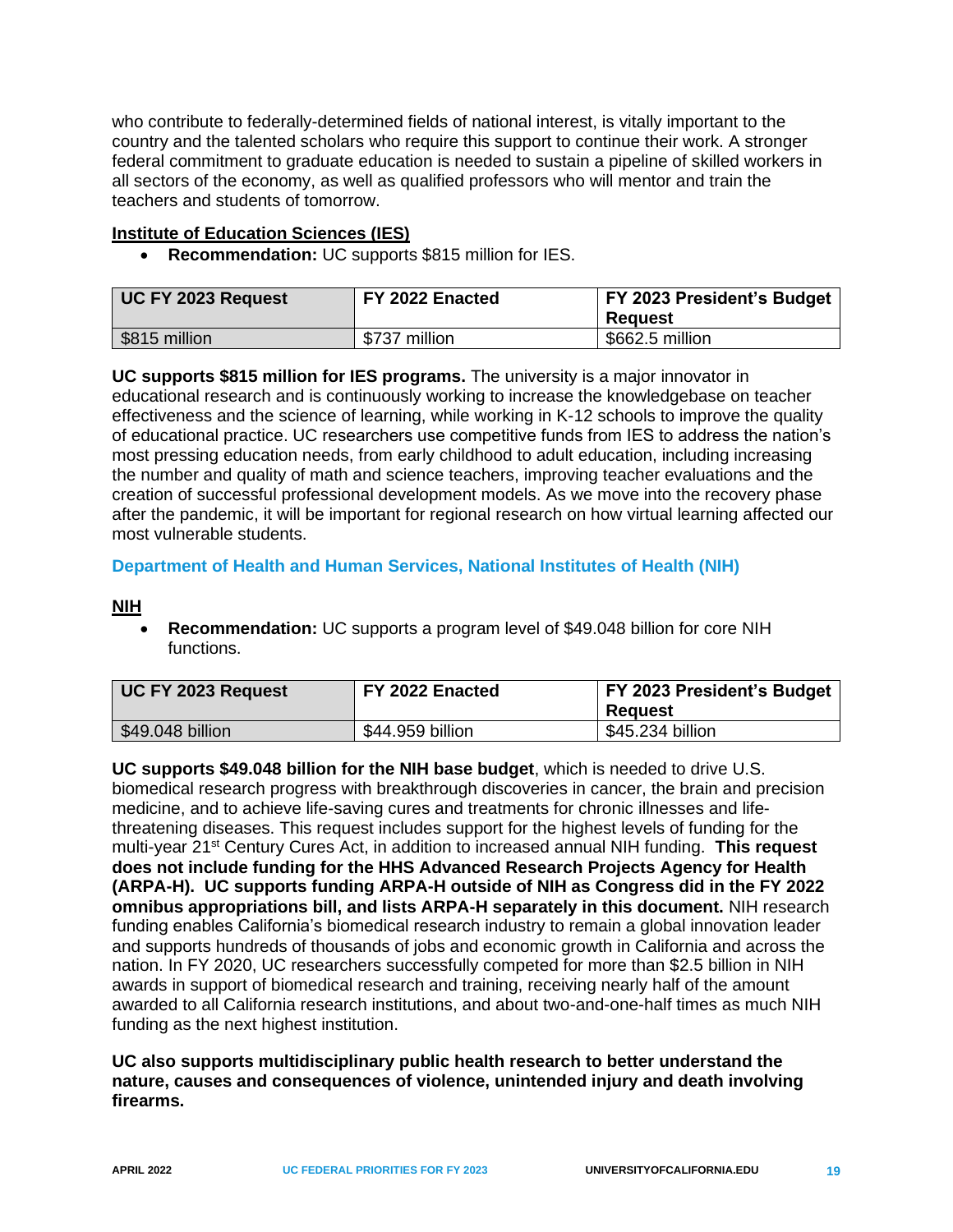**UC urges NIH to fund cannabis-related research**. Across the UC system, researchers are studying the public health and safety effects of cannabis use. The current classification of cannabis as a Schedule I drug is an impediment to biomedical research and poses a significant barrier for researchers wanting to conduct research. UC urges changes in federal law that will facilitate researchers being able to both cultivate and study the cannabis sold in dispensaries within the states that have legalized cannabis consumption.

# <span id="page-22-0"></span>**Department of Health and Human Services, Health Resources and Services Administration (HRSA)**

# <span id="page-22-1"></span>**Title VII Health Professions Training**

• **Recommendation:** UC supports \$1.037 billion for Title VII Health Professions Training programs.

| UC FY 2023 Request            | FY 2022 Enacted | FY 2023 President's Budget<br>Reauest |
|-------------------------------|-----------------|---------------------------------------|
| $\frac{1}{2}$ \$1.037 billion | \$518.7 million | \$714.9 million                       |

## **UC supports \$1.037 billion for the HRSA Title VII Health Professions Training programs.**

Title VII programs provide grants to medical schools for primary care education and training activities, including residency, internships and other accredited professional training programs in family medicine, general internal medicine and pediatrics, and helps UC's medical school graduates defray their educational debt. The Title VII medical education training and loan programs are critical sources of financial support for UC students and physician faculty, as they are designed to prepare providers practicing medicine in interdisciplinary settings to meet the needs of special and underserved populations, as well as increase minority representation in California's health care workforce. Programs under Title VII that reduce medical student debt in exchange for practicing in underserved areas are critical to encouraging new physicians to establish roots where their medical services are most needed. For example, data from HRSA shows that as many as 48 percent of National Health Service Corps (NHSC) recipients remain in the medical practice in which they fulfilled their Title VII funded work after their NHSC obligation is fulfilled.

## <span id="page-22-2"></span>**Title VIII Nursing Workforce Development**

• **Recommendation:** UC supports \$561 million for Title VIII Nursing Workforce Development programs.

| UC FY 2023 Request | FY 2022 Enacted | <b>FY 2023 President's Budget</b><br>Reauest |
|--------------------|-----------------|----------------------------------------------|
| \$561 million      | \$280.5 million | \$295.0 million                              |

## **UC supports \$561 million for the HRSA Title VIII Nursing Workforce Development**

**programs**, which provide training for entry-level and advanced degree nurses to improve access to and quality of health care in underserved areas. Under these programs, nurses working in designated shortage areas have access to two student loan repayment programs. Primary care nurse practitioners, certified nurse midwives and psychiatric nurse specialists are eligible to apply to the NHSC Loan Repayment Program, while registered nurses, including nurse practitioners, are eligible to apply to the NURSE Corps Loan Repayment Program. Title VIII programs support more than 1,500 nursing students who study in nursing programs at four UC campuses (Davis, Irvine, Los Angeles and San Francisco).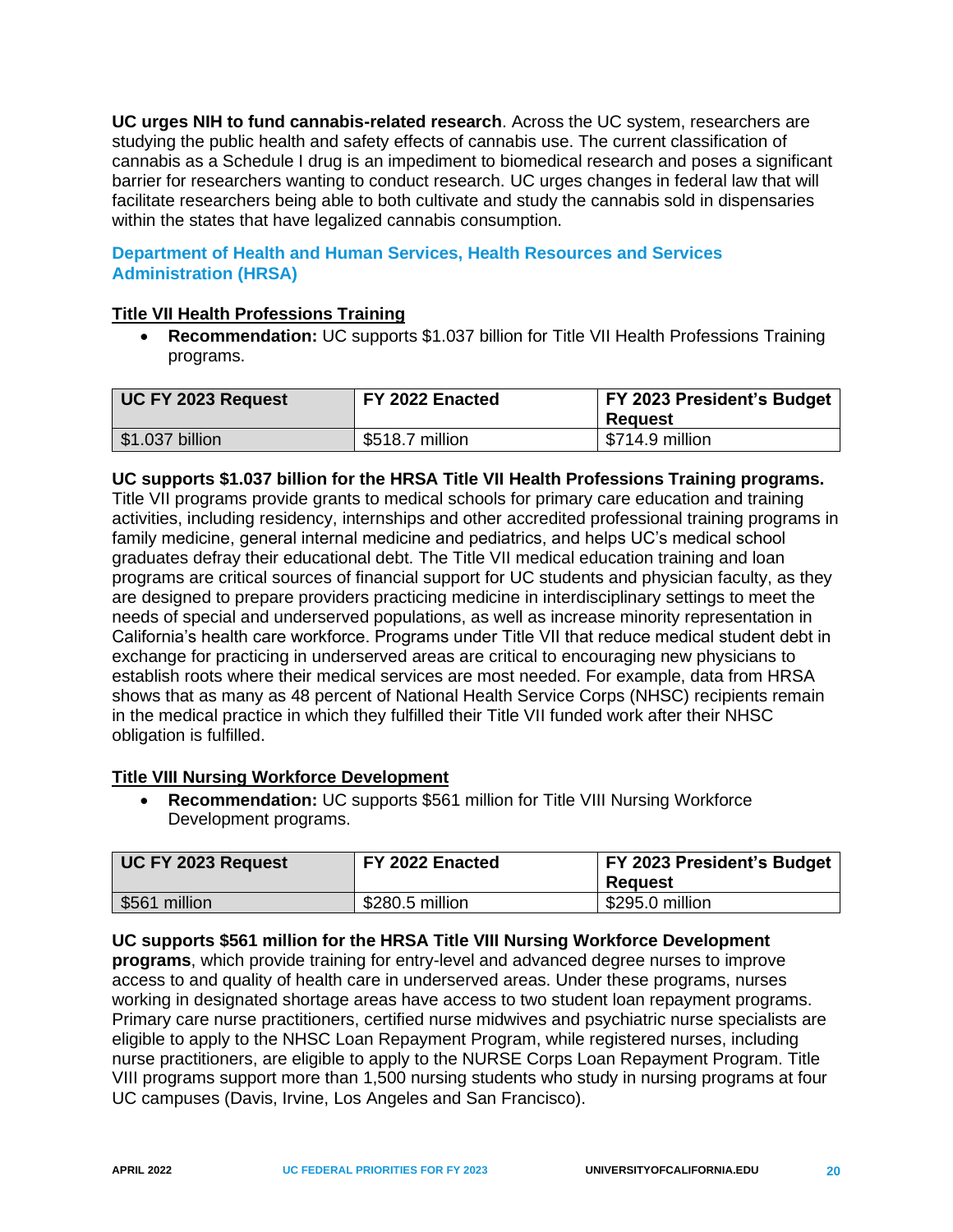## <span id="page-23-0"></span>**Children's Hospital Graduate Medical Education (CHGME)**

• **Recommendation:** UC supports \$718.8 million for CHGME.

| UC FY 2023 Request      | FY 2022 Enacted | FY 2023 President's Budget<br><b>Reguest</b> |
|-------------------------|-----------------|----------------------------------------------|
| $\sqrt{$718.8}$ million | \$375 million   | \$350                                        |

**UC supports \$718.8 million for the HRSA CHGME program.** CHGME helps fund residency programs that train pediatricians and pediatric sub-specialists at free-standing children's hospitals across the country, including UCSF Benioff-Oakland Children's Hospital. CHGME has helped train nearly half of the nation's pediatric general residents. Increased funding for CHGME will ensure free-standing children's hospitals can continue to take care of our nation's children, especially during the current mental health crisis.

#### <span id="page-23-1"></span>**Ryan White HIV/AIDS Program**

• **Recommendation:** UC supports \$2.942 billion for the Ryan White HIV/AID Program including \$85 million for Part D and \$107.4 million for Part F.

| UC FY 2023 Request | FY 2022 Enacted | FY 2023 President's Budget<br><b>Request</b> |
|--------------------|-----------------|----------------------------------------------|
| \$2.942 billion    | \$2.495 billion | \$2.655 billion                              |

**UC supports \$2.942 billion for the HRSA Ryan White HIV/AIDS Program including \$85 million for Part D and \$107.4 million for Part F.** The Ryan White program provides a critical safety net for HIV/AIDS patients across the country by funding outpatient and ambulatory settings for those in need. Ryan White Part F AIDS Education and Training Centers (AETCs) and Special Projects of National Significance (SPNSs) are nationwide networks of centers dedicated to training, technical assistance and innovation in HIV/AIDS care for patients. Part D provides family-centered care to low-income women, infant, children, and youth with HIV. UC academic health centers are leaders in utilizing Ryan White Act funds to innovate and provide care for patients with HIV/AIDS.

<span id="page-23-2"></span>**Department of Health and Human Services, Centers for Disease Control and Prevention (CDC)**

## <span id="page-23-3"></span>**CDC**

• **Recommendation:** UC supports \$11 billion for CDC.

| <b>UC FY 2023 Request</b> | FY 2022 Enacted | FY 2023 President's Budget<br>Reauest |
|---------------------------|-----------------|---------------------------------------|
| \$11 billion              | \$8.402 billion | \$10.675 billion                      |

**UC supports \$11 billion in program level support for the CDC**. UC's campuses are at the forefront of public health, and robust investment is needed to ensure that UC can continue to train the next generation of clinicians (including experts in public health), innovate biomedical discoveries and deliver high-quality patient care. With six academic health centers that are serving on the frontlines of emerging global threats like COVID-19 (coronavirus), additional investment in the CDC to provide cutting-edge diagnostic tools and other resources to our institutions is critical for achieving national preparedness. In addition to funds received directly from CDC, the university also receives sub-awards from non-federal sponsors with CDC contracts.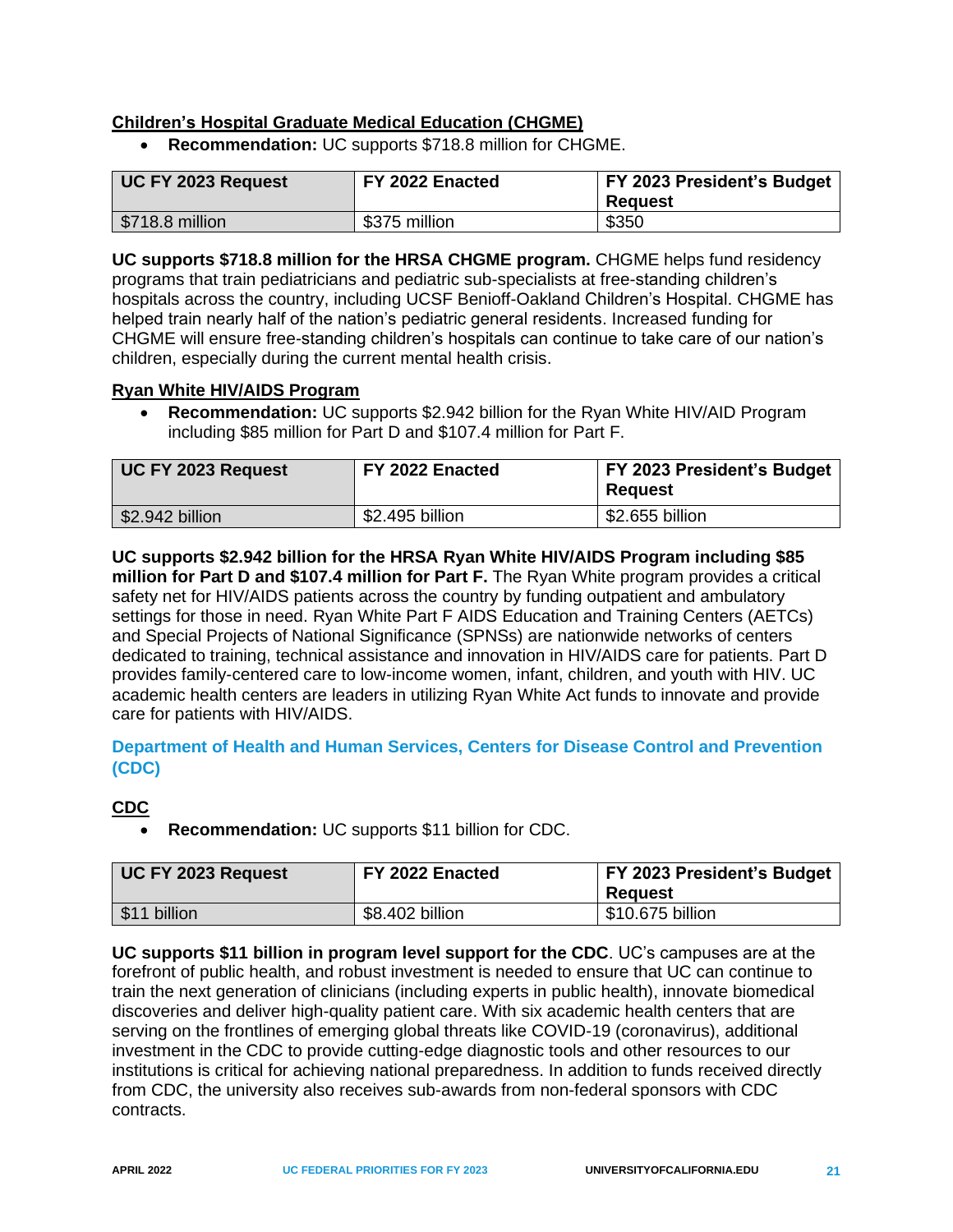**UC supports \$15 million for the Vector-Borne Disease Centers of Excellence**. These centers, made possible through the supplemental Zika Act in 2016, address the urgent public health challenges presented by ongoing spread of invasive vectors, exotic pathogens such as Zika virus, and several endemic pathogens transmitted by mosquitos and ticks. UC Davis is home to the Pacific Southwest Center of Excellence and serves a region with a diverse ecological landscape, ranging from cool temperate forest to dry, hot deserts, making the region highly susceptible to invasive vectors.

#### **UC also strongly supports multidisciplinary public health research to better understand the nature, causes and consequences of violence, unintended injury and death involving firearms.**

#### <span id="page-24-0"></span>**Advanced Research Projects Agency-Health (ARPA-H)**

• **Recommendation:** UC supports \$5 billion for ARPA-H.

| UC FY 2023 Request | FY 2022 Enacted | FY 2023 President's Budget<br><b>Request</b> |
|--------------------|-----------------|----------------------------------------------|
| \$5 billion        | billion<br>\$1  | \$5 billion                                  |

**UC supports \$5 billion for ARPA-H**, which will be modeled after the Defense Advanced Research Projects Agency (DARPA) and tasked with developing high-risk, high reward capabilities to drive biomedical breakthroughs. These efforts have the potential to radically transform the medical sector but are too early in development to attract private-sector investments. As a world leader in biosciences innovation, UC researchers will be highly competitive for these awards.

## <span id="page-24-1"></span>**National Institute for Occupational Safety and Health (NIOSH)**

• **Recommendation:** UC supports \$375.3 million for NIOSH.

| UC FY 2023 Request | FY 2022 Enacted | <b>FY 2023 President's Budget</b><br>Reauest |
|--------------------|-----------------|----------------------------------------------|
| $$375.3$ million   | \$351.8 million | \$345.3 million                              |

**UC supports \$375.3 million for NIOSH**, which is the primary federal agency dedicated to occupational injury prevention and control. Programs funded by NIOSH include scientific research, training and education activities that support efforts to address occupational health and safety needs and improve working conditions.

#### <span id="page-24-2"></span>**NIOSH Education and Research Centers (ERCs)**

• **Recommendation:** UC supports \$34 million for NIOSH ERCs.

| UC FY 2023 Request | FY 2022 Enacted | FY 2023 President's Budget<br><b>Request</b> |
|--------------------|-----------------|----------------------------------------------|
| \$34 million       | \$31 million    | \$30.0 million                               |

**UC supports \$34 million for the NIOSH ERCs**, which provide academic and research training programs in the occupational safety and health disciplines, as well as education and outreach programs to prevent workplace related injury and disease. UC operates two of the nation's 18 ERCs – the northern California ERC based at UCSF and UC Berkeley, and the southern California ERC based at UCLA and UC Irvine.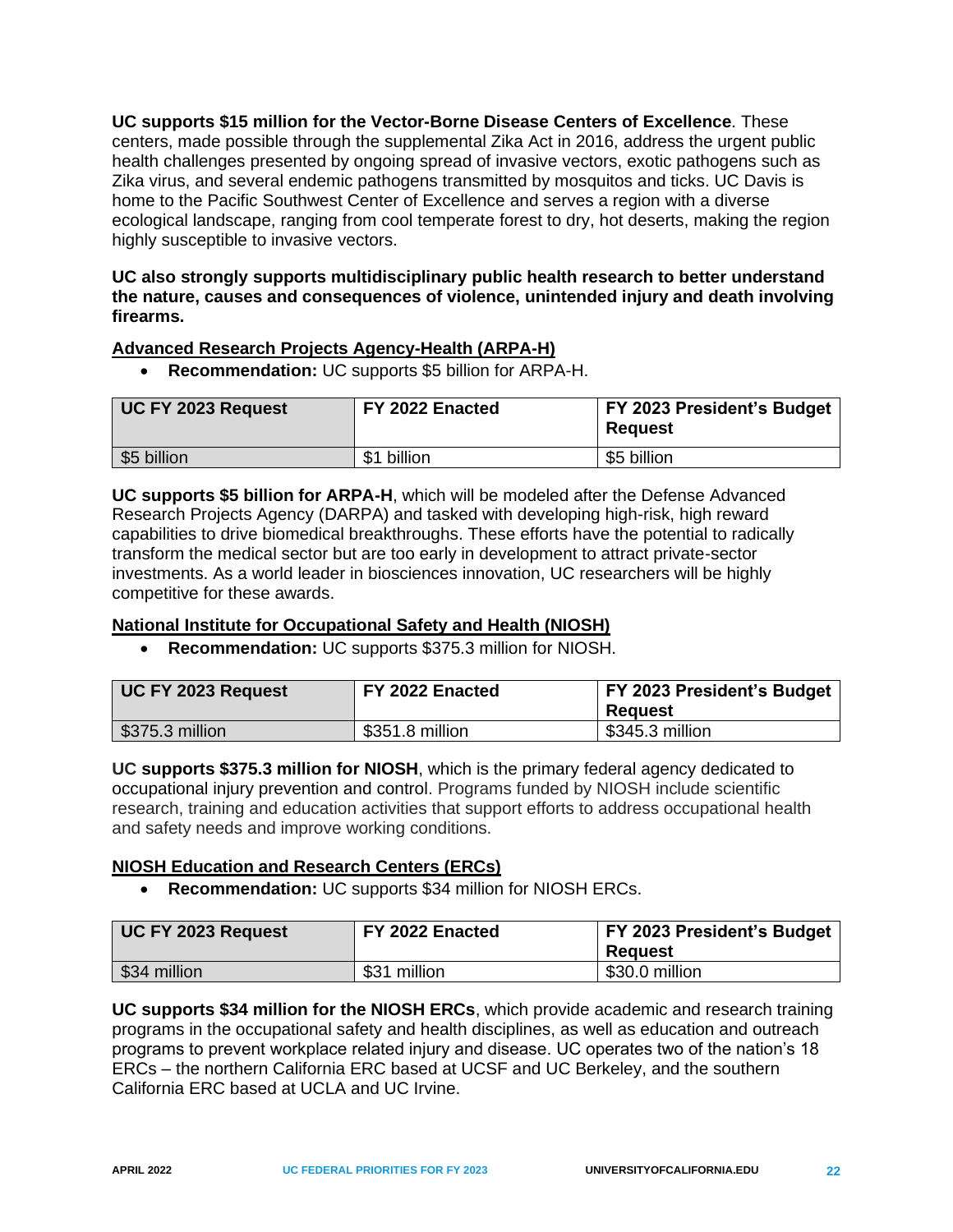## <span id="page-25-0"></span>**NIOSH Agriculture, Forestry and Fishing (AFF) Program**

• **Recommendation:** UC supports \$30.5 million for NIOSH AFF.

| UC FY 2023 Request | FY 2022 Enacted | <b>FY 2023 President's Budget</b><br>Reauest |
|--------------------|-----------------|----------------------------------------------|
| \$30.5 million     | \$27.5 million  | \$26.5 million                               |

**UC supports \$30.5 million for the NIOSH AFF program.** The AFF program is the only substantive federal effort designed to prevent workplace injuries in the agricultural sector. UC operates one of nine regional NIOSH AFF Centers, the Center for Agricultural Disease and Injury Research, Education and Prevention located at UC Davis.

**UC also supports robust funding for the NIOSH Total Worker Health (TWH) program**, which funds several TWH Centers of Excellence throughout the United States, including the California Labor Laboratory, a recently established TWH Center of Excellence, located at UCSF and UC Berkeley. The TWH program focuses on conducting research into occupational diseases and the prevention of workplace injuries. Additional funding provided to the TWH program would allow for greater research to be conducted to address workplace safety and injury prevention needs.

## <span id="page-25-1"></span>**Department of Health and Human Services, Agency for Healthcare Research and Quality (AHRQ)**

## <span id="page-25-2"></span>**AHRQ**

• **Recommendation:** UC supports \$500 million for AHRQ.

| UC FY 2023 Request | FY 2022 Enacted | <b>FY 2023 President's Budget</b><br>Reguest |
|--------------------|-----------------|----------------------------------------------|
| \$500 million      | \$350.4 million | \$376.1 million                              |

**UC supports \$500 million in discretionary funding for AHRQ**, the singular federally-funded agency charged with improving the safety and quality of the U.S. health care delivery system. UC is a strong supporter of AHRQ funding along with the mandatorily funded Patient Centered Outcomes Research Institute's (PCORI) Patient Centered Outcomes Research (PCOR) Trust Fund. UC faculty receive AHRQ and PCORI grants for critical work that advances health care safety and quality. For example, AHRQ awarded funding to the UCLA Center for Health Policy Research to conduct the California Health Interview Survey (CHIS), the nation's largest state health survey and a critical source of data on Californians. CHIS provides representative data on all 58 counties in California, including a detailed picture of health and the health care needs of California's large and diverse population.

## <span id="page-25-3"></span>**SUBCOMMITTEE ON STATE, FOREIGN OPERATIONS AND RELATED PROGRAMS**

## <span id="page-25-4"></span>**U.S. Agency for International Development (USAID)**

#### <span id="page-25-5"></span>**Global Health Security Program**

• **Recommendation:** UC supports \$1 billion for the Global Health Security Program.

| UC FY 2023 Request | FY 2022 Enacted | <b>FY 2023 President's Budget</b> |
|--------------------|-----------------|-----------------------------------|
|                    |                 | <b>Reguest</b>                    |